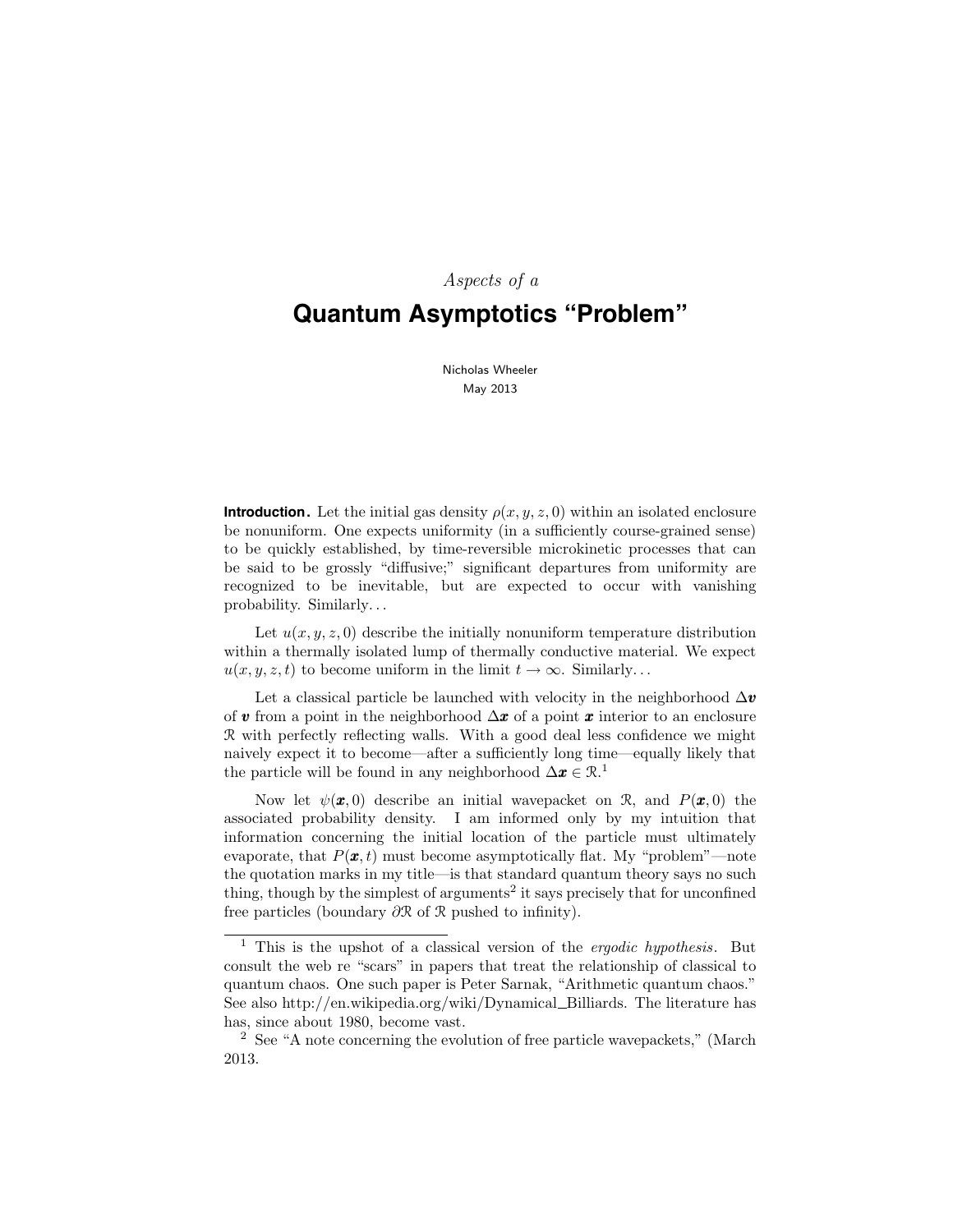The issues just touched uponare most easily—if at some hazard—addressed in the one-dimensional case, which is my intention in the present essay. The exercise will afford me opportunities—indeed, will require—that I look more deeply into some familiar topics than is customary, and that I explore some unfamiliar byways. Most notably, the one-dimensional particle-in-a-box (infinite square well) problem is universally considered to be so elementary that the authors of quantum texts<sup>3</sup> often treat it before they have marshaled the resources required to explore its deeper reaches.

**A discrete model of asymptotic equilibration.** A token moves on an n-point lattice  $x_k = \{1, 2, \ldots, n\}$ , subject to these statistical rules:

> probability of standing in place  $=r$ probability of step to right/left adjacent node =  $\frac{1}{2}(1-r)$

Those probabilities sum to unity: the token is always obligated to do something. At the end nodes  $x_1$  and  $x_n$  the probability of standing in place is

$$
1 - \frac{1}{2}(1 - r) = \frac{1}{2}(1 + r)
$$

The vector defined

$$
\mathbf{p}(k) = \begin{pmatrix} p_1(k) \\ p_2(k) \\ \vdots \\ p_j(k) \\ \vdots \\ p_{n-1}(k) \\ p_n(k) \end{pmatrix} : p_j(k) = \begin{cases} \text{probability of finding the token} \\ \text{on the } j^{\text{th}} \text{ node after } k \text{ steps} \end{cases}
$$

provides an instance of a "stochastic vector" (all elements non-negative, and sum to unity). The transition  $p(k) \to p(k+1) = \mathbb{T} \cdot p(k)$  is a Markov process, accomplished by the transition matrix

$$
\mathbb{T} = \begin{pmatrix}\n\frac{1}{2}(1+r) & \frac{1}{2}(1-r) & 0 & 0 & \cdots & 0 & 0 \\
\frac{1}{2}(1-r) & r & \frac{1}{2}(1-r) & 0 & \cdots & 0 & 0 \\
0 & \frac{1}{2}(1-r) & r & \frac{1}{2}(1-r) & \cdots & 0 & 0 \\
0 & 0 & \frac{1}{2}(1-r) & r & \cdots & 0 & 0 \\
\vdots & \vdots & \vdots & \vdots & \ddots & \vdots & \vdots \\
0 & 0 & 0 & 0 & \cdots & r & \frac{1}{2}(1-r) \\
0 & 0 & 0 & 0 & \cdots & \frac{1}{2}(1-r) & \frac{1}{2}(1+r)\n\end{pmatrix}
$$

the elements of which are interpretable as "transition probabilities" provided

<sup>&</sup>lt;sup>3</sup> See, for example, David Griffiths, *Introduction to Quantum Mechanics* ( $2<sup>nd</sup>$ edition, 2005), §2.2, pages 30-40.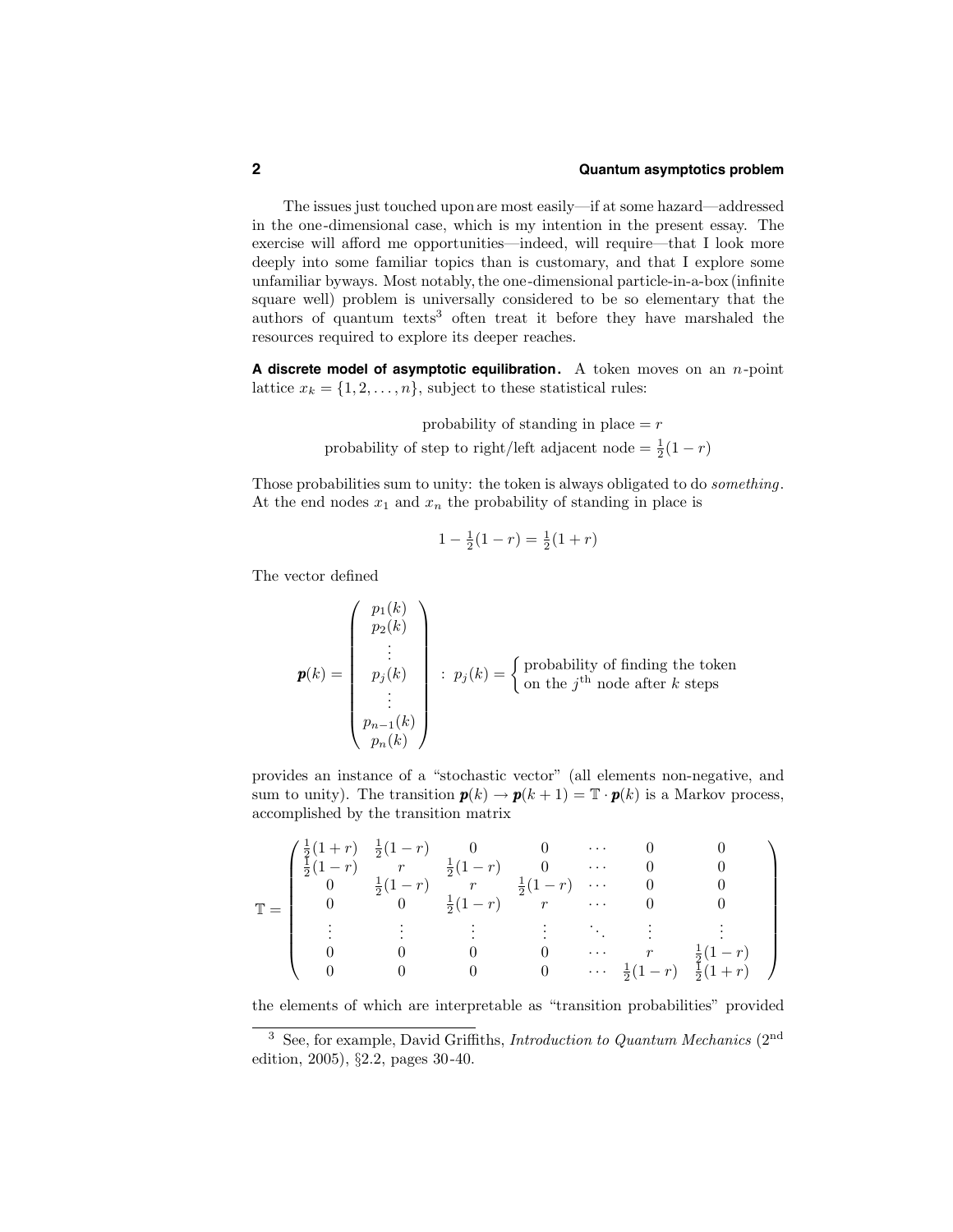#### **A discrete model of asymptotic equilibration 3**

 $0 \leq r \leq 1$ . The real symmetry of  $\mathbb{T}$  by itself implies the reality of the spectrum and orthogonality of the spectrum, but the specialized structure of T permits those general statements to be sharpened:<sup>4</sup>

- The leading eigenvalue of  $\mathbb T$  is always (*i.e.*, for all  $r \in [0,1]$ ) unity.
- The eigenvalues are distinct (except when  $r = 0$ ), and bounded by  $\pm 1$ .

• All elements of the leading eigenvector are identical; division by their sum produces (in all cases:  $r \neq 0$ ) the "flat" stochastic vector

$$
\boldsymbol{e}_1 = \begin{pmatrix} 1/n \\ 1/n \\ \vdots \\ 1/n \end{pmatrix}
$$

• All other eigenvectors  $\{e_2, e_3, \ldots, e_n\}$  possess elements (of both signs) that sum to zero, so do not possess the structure of stochastic vectors.

Given  $p_0 \equiv p(0)$ —which might, in particular, have 0-elements except for a solitary 1, signaling that we know the initial location of the token—we have

$$
\pmb{p}(k)=\mathbb{T}^k\pmb{p}_0
$$

In spectral representation

$$
\mathbb{T} = \mathbb{P}_1 + \lambda_2 \mathbb{P}_2 + \lambda_3 \mathbb{P}_3 + \cdots + \lambda_n \mathbb{P}_n
$$

where  $\mathbb{P}_i$  projects onto the  $i^{\text{th}}$  eigenspace. From the orthonormality of those matrices  $(\mathbb{P}_i \mathbb{P}_j = \delta_{ij} \mathbb{P}_j)$  it follows that

$$
\mathbb{T}^k = \mathbb{P}_1 + \lambda_2^k \mathbb{P}_2 + \lambda_3^k \mathbb{P}_3 + \cdots + \lambda_n^k \mathbb{P}_n
$$

which by  $-1 < \lambda_i < +1$ :  $i = 2, 3, \ldots, n$  gives

$$
\lim_{k \to \infty} \mathbb{T}^k = \mathbb{P}_1 = \begin{pmatrix} 1/n & 1/n & \cdots & 1/n \\ 1/n & 1/n & \cdots & 1/n \\ \vdots & \vdots & \ddots & \vdots \\ 1/n & 1/n & \cdots & 1/n \end{pmatrix}
$$

So we have

$$
\lim_{k \to \infty} \boldsymbol{p}(k) = \lim_{k \to \infty} \mathbb{T}^k \boldsymbol{p}_0 = \mathbb{P}_1 \boldsymbol{p}_0 = \boldsymbol{e}_1 \quad : \quad \text{every stochastic } \boldsymbol{p}_0
$$

which establishes the sense in which the model "equilibrates."

<sup>&</sup>lt;sup>4</sup> The following statements are presented without proof. Mathematica-based numerical experimentation will convince readers of their validity.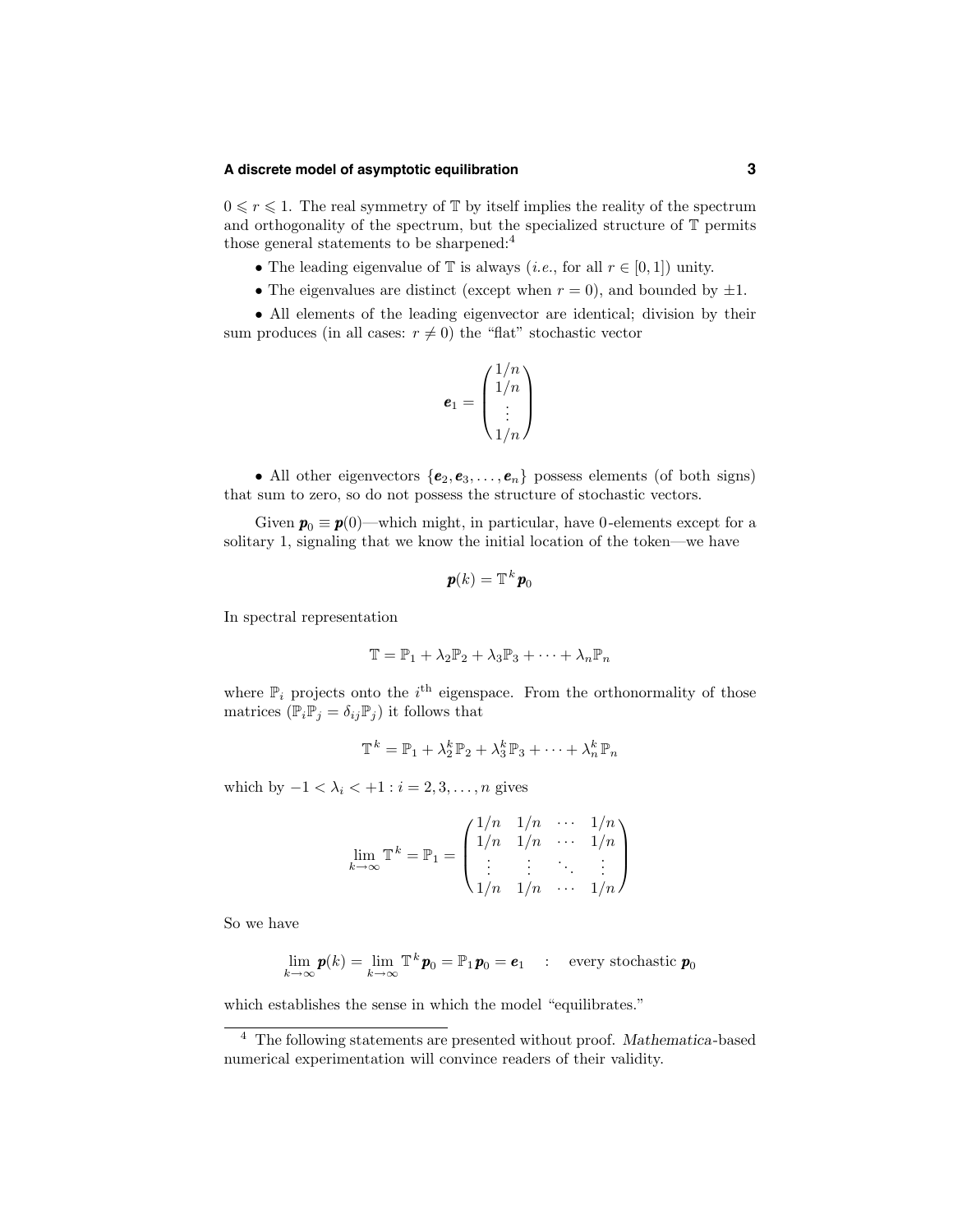But we touch here upon a subtlety. It is clear that  $\mathbb{P}_1$  is singular, so it is not possible to write  $p_0 = \mathbb{P}_1^{-1}e_1$  and thus to proceed from the asymptotic state back to the initial state from which it sprang. . . which makes sense, since all initial states give rise to the same asymptotic state. On the other hand,

• T is non-singular, except when *n* is even and  $r = 0$ 

so in non-singular cases it is possible to recover the initial state  $p_0$  from the evolved state  $p(k)$ , however finitely large k may be:  $p_0 = \mathbb{T}^{-k}p(k)$ .

The model serves therefore to illustrate how irreversibility arises from reversible processes, and thus to address an ancient conundrum. In the present instance, information is lost, but only in the asymptotic limit.

We have learned to associate high information with low entropy, and the loss of information with entropy gain, but the entropy measure—as a single function

$$
S(p_1, p_2, p_3, \dots, p_n) = -\sum_{i=1}^n p_i \log p_i
$$

of many arguments—is necessarily ambiguous, and can, as I will show in a moment, be profoundly misleading. Concerning the source of that ambiguity: suppose we know the token to sit momentarily on (say) node  $x_2$ ; then  $S(0,1,0,\ldots,0) = 0$ . From the news that  $S = 0$  we can infer that the token is known to sit on some particular node, but cannot say which. Look next to

$$
S(k) \equiv S(\mathbb{T}^k \mathbf{p}_0) = -\sum_{i=1}^n p_i(k) \log p_i(k)
$$

Numerical experiments (with  $p_0$  selected randomly) demonstrate that

$$
S(0) \xrightarrow{\text{monotonic growth}} S(\infty) = -\log(\frac{1}{n}) = \log n
$$

where the monotonic entropy increase surprising the demonstrated fact that the processes is reversible: no initial information is lost, the initial state is precisely recoverable (compromised only by the finite precision of the computation) until one "actually arrives" at  $k = \infty$ .

I look finally to the continuous limit of the discrete process described above. We proceed from the observation that  $p(k+1) - p(k)$  can be written

$$
p_1(k + 1) - p_1(k) = \frac{1}{2}(1 - r) \cdot [p_2(k) - p_1(k)]
$$
  
\n
$$
p_i(k + 1) - p_i(k) = \frac{1}{2}(1 - r) \cdot [p_{i+1}(k) - 2p_i(k) + p_{i-1}(k)]
$$
  
\n
$$
p_n(k + 1) - p_n(k) = -\frac{1}{2}(1 - r) \cdot [p_n(k) - p_{n-1}(k)]
$$

with  $i = 2, 3, \ldots, n-1$ . Let us now agree that if the  $k^{\text{th}}$  hop takes place at time t then the  $(k+1)$ <sup>th</sup> occurs at time  $t + \tau$ ; that if the i<sup>th</sup> node lives at x then the  $(i + 1)$ <sup>th</sup> lives at  $x + \xi$ ; that node #1 lives at  $x = 0$  while node #n lives at  $x = n\xi = a$ . With those (merely notational) adjustments the preceding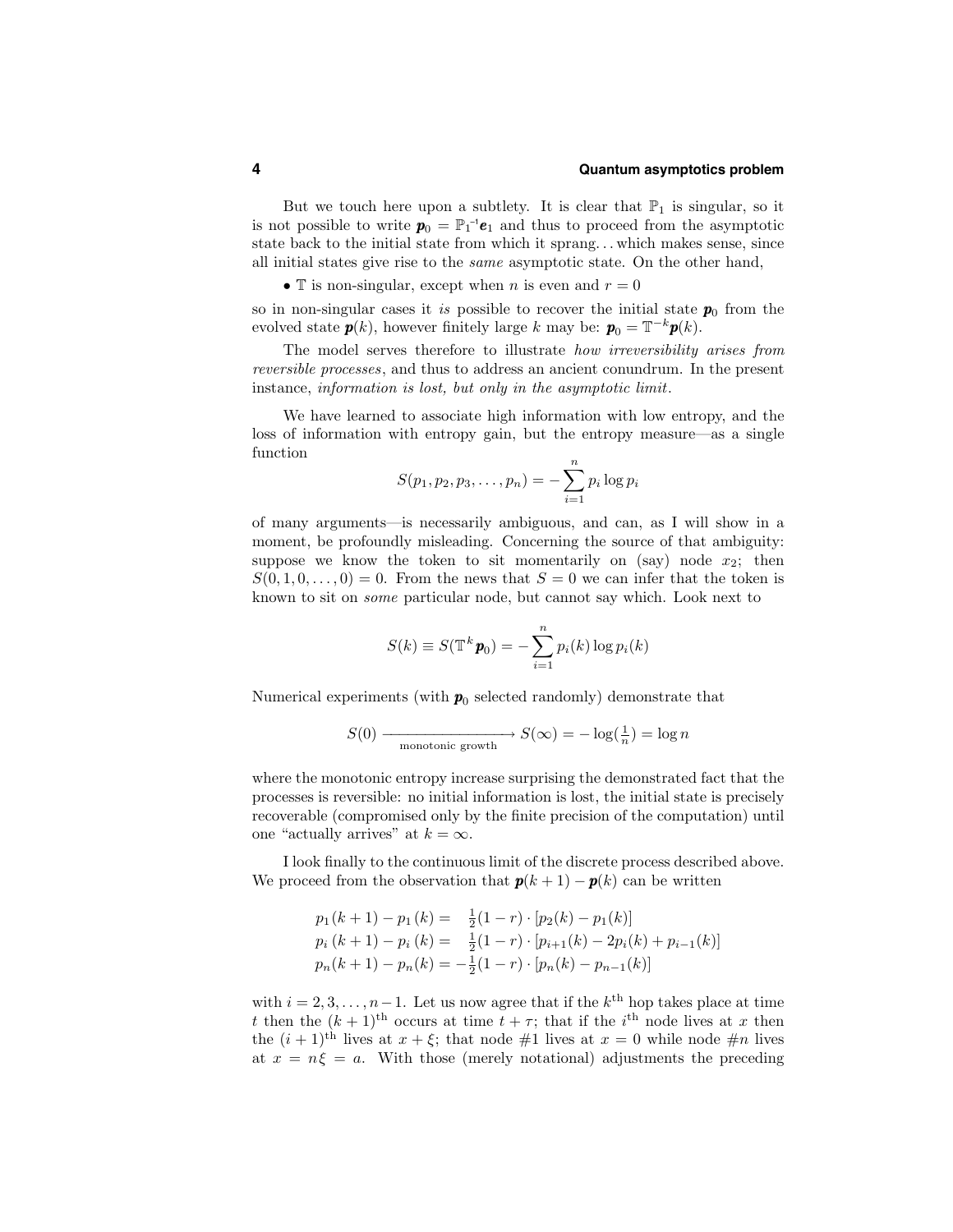#### **Thermal equilibration of a heated rod 5**

equations become

$$
p(0, t + \tau) - p(0, t) = \frac{1}{2}(1 - r) \cdot [p(0 + \xi, t) - p(0, t)]
$$
  
\n
$$
p(x, t + \tau) - p(x, t) = \frac{1}{2}(1 - r) \cdot [p(x + \xi, t) - 2p(x, t) + p(x - \xi, t)]
$$
  
\n
$$
p(a, t + \tau) - p(a, t) = -\frac{1}{2}(1 - r) \cdot [p(a, t) - p(a - \xi, t)]
$$

which can be written

$$
\frac{p(0, t + \tau) - p(0, t)}{\tau} = \frac{1}{2}(1 - r)(\xi/\tau) \cdot \frac{p(\xi, t) - p(0, t)}{\xi}
$$

$$
\frac{p(x, t + \tau) - p(x, t)}{\tau} = \frac{1}{2}(1 - r)(\xi^2/\tau) \cdot \frac{p(x + \xi, t) - 2p(x, t) + p(x - \xi, t)}{\xi^2}
$$

$$
\frac{p(a, t + \tau) - p(a, t)}{\tau} = -\frac{1}{2}(1 - r)(\xi/\tau) \cdot \frac{p(a, t) - p(a - \xi, t)}{\xi}
$$

Let  $\tau$  and  $\xi \downarrow 0$  in such a way as to preserve the finite value of the ratio  $R \equiv \xi^2/\tau$ , and  $n \uparrow \infty$  in such a way as to preserve the finite value of  $a = n \xi$ . The second of the preceding equations then becomes

$$
\partial_t p(x,t) = \frac{1}{2}(1-r)R \cdot \partial_{xx} p(x,t) \tag{1}
$$

while the first and third of those equations become

$$
\partial_t p(0, t) = +\infty \cdot p_x(0, t) \n\partial_t p(a, t) = -\infty \cdot p_x(a, t) \qquad \text{here } p_x(x, t) \equiv \partial_x p(x, t)
$$

which are absurd unless we set

$$
\partial_x p(x,t) = 0 \quad : \quad x = 0 \text{ and } x = a \quad \text{(all } t \text{)}
$$
 (2)

in which case the first and third equations become simply indeterminate.

Equation (1) can be written

$$
\partial_{xx}p(x,t) = D\partial_t p(x,t) \tag{3}
$$

which is the one-dimensional *diffusion equation*, otherwise known as the *heat* equation. On the basis of our experience with its discrete analog we expect spatially bounded solutions of (3) to become asymptotically flat; we expect the scent of perfume in a room to become uniform.<sup>5</sup>

**Thermal equilibration of a heated rod.** Let  $u(x,t)$  describe the temperature distribution (at time t) along a thin rod of unit length, and let  $q(x,t)$  describe the linear thermal energy density. Assuming the rod to have constant cross

 $^5\,$  The image sprang to mind when—moments ago—I passed Lois Hobbs in a hallway of the physics building.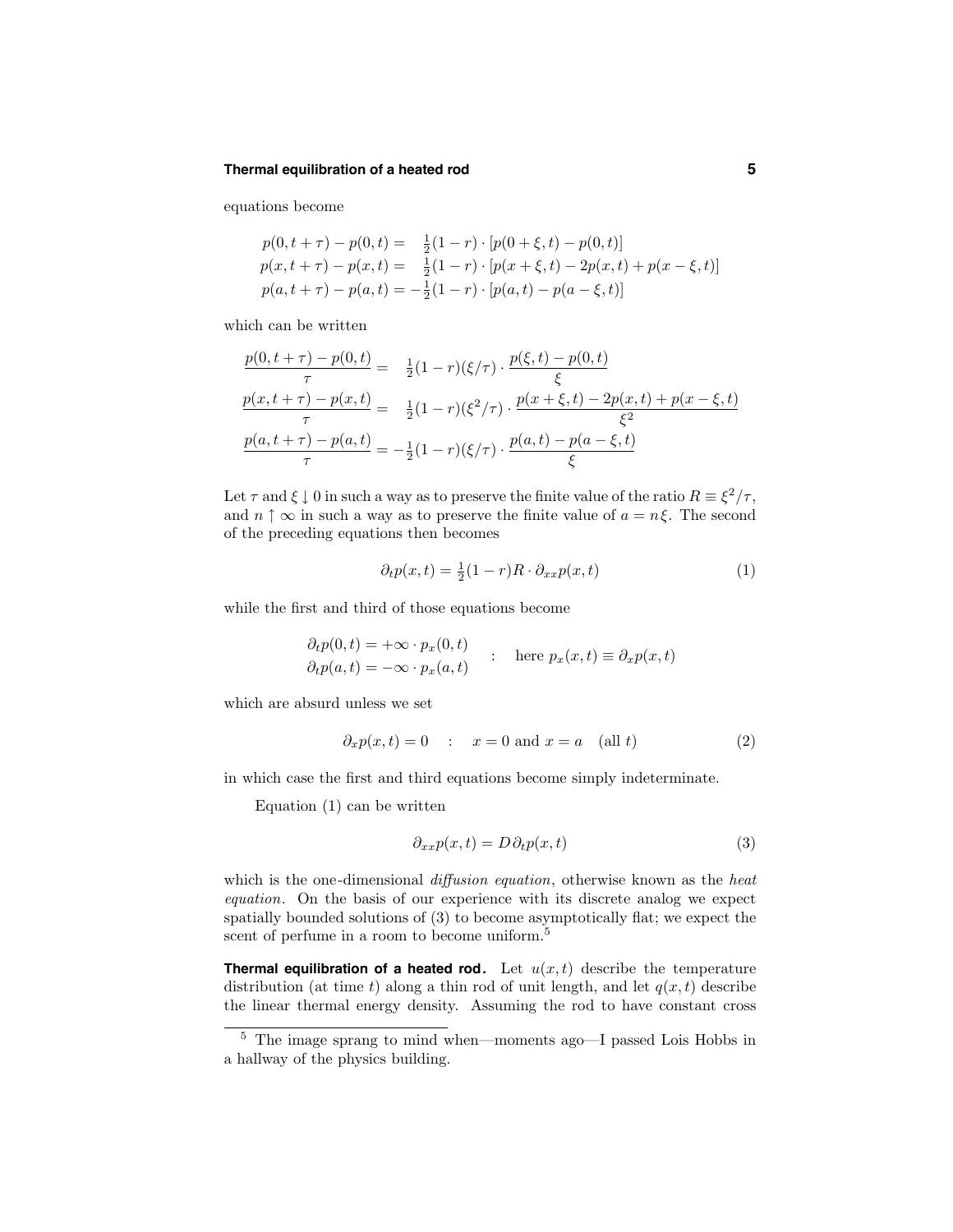section, and to be materially homogeneous, one expects to have

$$
q(x,t) = Ku(x,t)
$$

where  $K$  is a constant implicit in the cross sectional geometry of the rod and the intrinsic specific heat of the material from which it has been fabricated. One expects also to have

energy flux = 
$$
-C\partial_x u(x, t)
$$

and—in the absence of radiative/conductive loss mechanisms—to have the continuity equation

$$
\partial_x
$$
(energy flux) +  $\partial_t q(x, t) = 0$ 

as an expression of local energy conservation. We are led thus to the heat equation  $-C\partial_{xx}u + K\partial_t u = 0$ , which is an instance of (3) with  $D = K/C$  and in a suitably rescaled time becomes

$$
\partial_{xx} u = \partial_t u \tag{4.1}
$$

If, as we insist, thermal energy is neither injected nor extracted at the boundary points then we must impose upon solutions of (4.1) the boundary conditions

$$
\partial_x u(x,t) = 0 \quad : \quad x = 0 \text{ and } x = 1 \quad \text{(all } t \text{)} \tag{4.2}
$$

Separation of variables supplies

$$
u(x,t) = \phi(x) \cdot e^{-\lambda t}
$$
 with  $\partial_{xx} \phi(x) = -\lambda \phi(x)$ 

and to achieve compliance with (4.2) we are obliged to set

$$
\phi(x) \sim \cos(\pi nx), \ \lambda_n = \pi^2 n^2 \quad : \quad n = 0, 1, 2, \dots
$$

We are led thus to introduce functions

$$
\phi_n(x) = \begin{cases} 1 & : & n = 0 \\ \sqrt{2}\cos(\pi nx) & : & n = 1, 2, 3, ... \end{cases}
$$
(5)

which comprise an orthonormal basis in  $\mathcal{H}^*$ . Arbitrary elements of  $\mathcal{H}^*$  can be developed

$$
u(x,t) = \sum_{n=0}^{\infty} \phi_n(x) e^{-\pi^2 n^2 t} c_n \quad \text{with} \quad c_n = \int_0^1 \phi_n(y) u(y,0) dy \tag{6}
$$

$$
= \int_{0}^{1} \mathcal{G}(x, y, t) u(y, 0) \, dy \tag{7.1}
$$

$$
\mathcal{G}(x, y, t) = \sum_{n=0}^{\infty} \phi_n(x) e^{-\pi^2 n^2 t} \phi_n(y)
$$
\n(7.2)

From (6) it follows that in all cases  $u(x,t)$  becomes asymptotically flat:

$$
\lim_{t \to \infty} u(x, t) = c_0 = \int_0^1 u(x, t) dx = \text{mean temperature}
$$

$$
= \frac{\text{total energy}}{K}
$$

Which, of course, conforms to intuition and experience (though we have relatively little direct experience with hot bodies for which radiative/conductive cooling is not an option): initial temperature irregularities diffuse away, the temperature becomes uniform and static.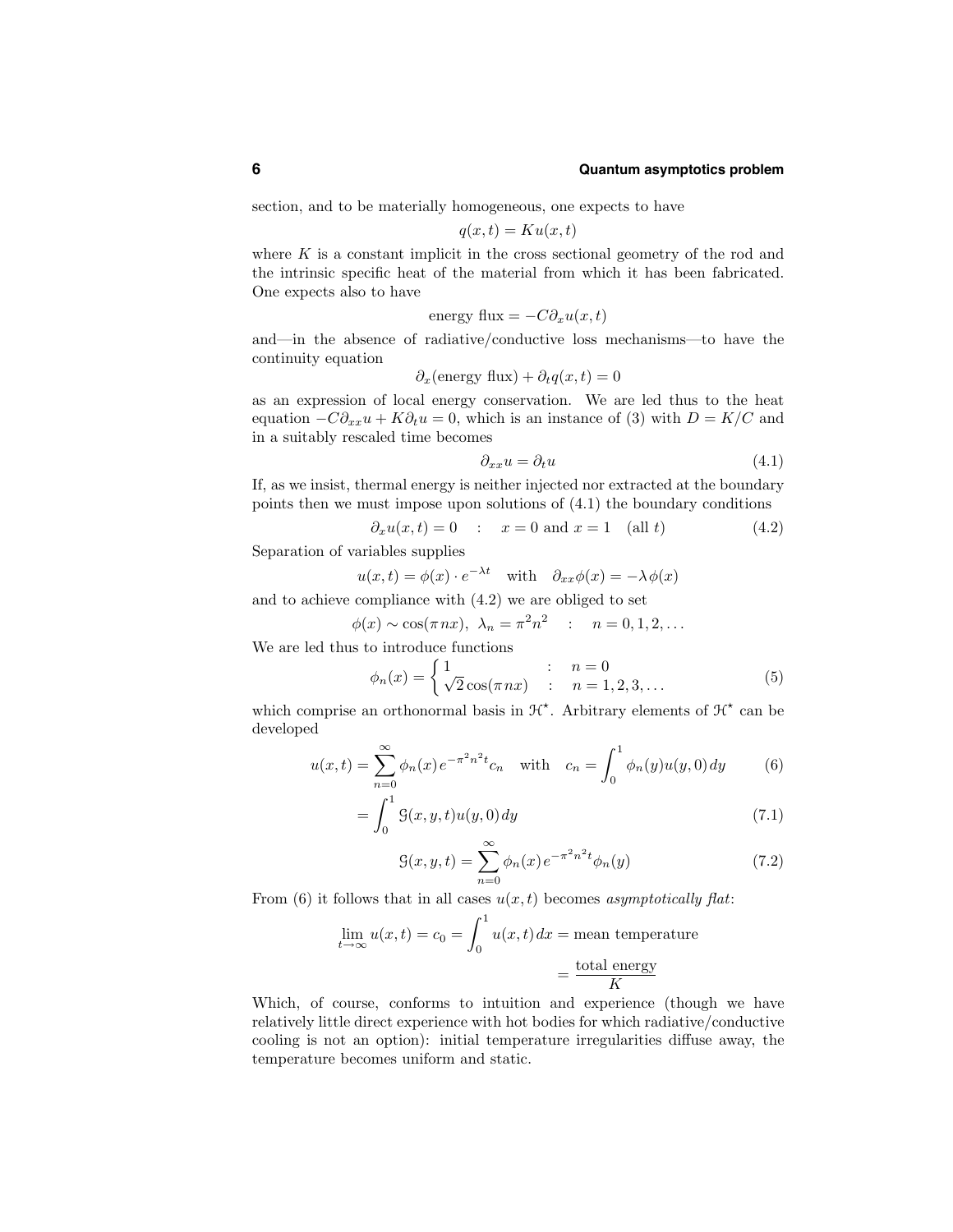# **Thermal equilibration of a heated rod 7**

The **theory of Jacobi theta functions**<sup>6</sup> permits one to construct some elegant —and very informative—alternative descriptions of the thermal Green function. Working from (7.2), we have

$$
G(x, y, t) = 1 + 2 \sum_{n=1}^{\infty} e^{-\pi^2 n^2 t} \cos(\pi nx) \cos(\pi ny)
$$
  
=  $1 + \sum_{n=1}^{\infty} e^{-\pi^2 n^2 t} {\cos[\pi n(x + y)] + \cos[\pi n(x - y)] }$ 

The Jacobi function  $\vartheta_3(v, \tau)$  is defined

$$
\vartheta_3(v,\tau) = \sum_{n=-\infty}^{\infty} e^{i\pi[\tau n^2 - 2vn]} = 1 + 2 \sum_{k=1}^{\infty} e^{i\pi\tau k^2} \cos(2\pi kv)
$$
 (8)

and permits one to write

$$
\mathcal{G}(x,y,t) = \frac{1}{2}\vartheta_3 \left[\frac{x+y}{2}, i\pi t\right] + \frac{1}{2}\vartheta_3 \left[\frac{x-y}{2}, i\pi t\right]
$$
\n
$$
(9)
$$

Central to the theory of  $\vartheta$ -functions are variants of the wonderful identity

$$
\vartheta_3(v,\tau) = A \cdot \vartheta_3\left(\frac{v}{\tau}, -\frac{1}{\tau}\right) \quad \text{with} \quad A = \sqrt{i/\tau}e^{-i\pi v^2/\tau} \tag{10}
$$

concerning which Bellman<sup>8</sup> remarks that it

has amazing ramifications in the fields of algebra, number theory, geometry, and other parts of mathematics [also physics !]. In fact, it is not easy to find another identity of comparable significance.

and devotes much of his slim classic to demonstrating the force of that claim. Remarkably,  $\tau$ —which lives "upstairs" on the left side of (10)—lives "downstairs" on the right side; the "Jacobi transformation" (10) is evidently akin to the various "inversive" transformations that are encountered elsewhere in geometry, analysis and potential theory (think Möbius, Appell, Kelvin). Returning with (10) to the definion (8), we have

$$
\vartheta_3(v,\tau) = \sum_{n=-\infty}^{\infty} e^{i\pi[\tau n^2 - 2vn]}
$$

$$
= \sqrt{i/\tau} e^{-i\pi v^2/\tau} \cdot e^{-i\pi[n^2 + 2vn]/\tau}
$$

$$
\Downarrow
$$

$$
\vartheta_3(v, i\pi t) = \frac{1}{\sqrt{\pi t}} \sum_{n=-\infty}^{\infty} e^{-(v+n)^2/t}
$$

 $6$  See, for example, Richard Bellman, A Brief Introduction to Theta Functions (1961); Whittaker & Watson, A Course of Modern Analysis ( $4<sup>th</sup>$  edition 1927, reprinted 2002), Chapter 21, pages 462-490; Magnus & Oberhettinger, Formulas & Theorems for the Functions of Mathematical Physics (1954), pages 98-100; Abramowitz & Stegun, Handbook of Mathematical Functions (1964), Chapter 16, pages 576-579. It was Jacobi's study of the theory of elliptic functions that led him to develop the foundations of this subject (1829), some aspects of which had been anticipated by Fourier.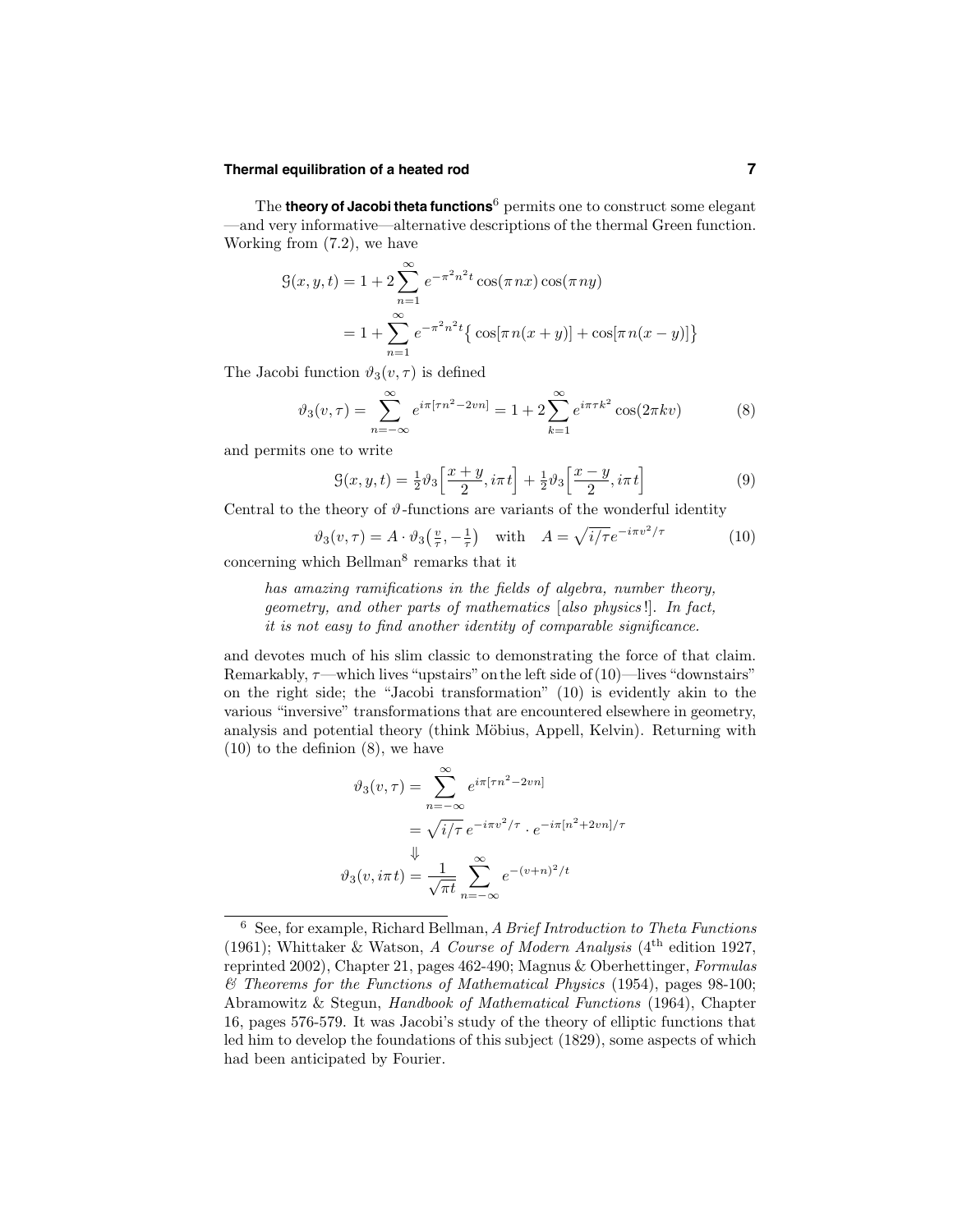which we use to cast (9) into the form

$$
\mathcal{G}(x, y, t) = \frac{1}{\sqrt{4\pi t}} \sum_{n=-\infty}^{\infty} \left\{ \exp\left[ -\frac{(y+x+2n)^2}{4t} \right] + \exp\left[ -\frac{(y-x+2n)^2}{4t} \right] \right\} (11)
$$

This description of the thermal Green function was (so far as I am aware) first obtained by Sommerfeld,<sup>7</sup> by an argument reproduced in Chapter III of his Partial Differential Equations of Physics (1949), and admits of a pretty interpretation.

Imagine the unit interval to be bounded by mirrors. The points  $x_n^{\text{even}} = x + 2n$  then mark the location of "images" of the point x which are "even" in this sense: let  $(y, t_0)$  and  $(x_n^{\text{even}}, t)$  mark points on a spacetime diagram,<sup>8</sup> The line  $(y, t_0) \longrightarrow (x_n^{\text{even}}, t)$  passes through an even number of partitions; i.e., it experiences an even number of reflections. The points  $x_n^{\text{odd}} = -x + 2n$  are "odd" in a similar sense. Now borrow from classical mechanics<sup>9</sup> the notion of a "two-point thermal action function"

$$
S(x_1, t_1; x_0, t_0) = \frac{1}{4} \frac{(x_1 - x_0)^2}{t_1 - t_0}
$$

which satisfies the "thermal Hamilton-Jacobi equations"

$$
\left(\frac{\partial \mathcal{S}}{\partial x_1}\right)^2 + \frac{\partial \mathcal{S}}{\partial t_1} = 0 \quad : \quad \left(\frac{\partial \mathcal{S}}{\partial x_0}\right)^2 - \frac{\partial \mathcal{S}}{\partial t_0} = 0
$$

and posseses the additional property that

$$
\mathcal{D} \equiv \left| \frac{\partial^2 \mathcal{S}}{\partial x_1 \partial x_0} \right| = \frac{1}{2(t_1 - t_0)}
$$

In this notation (11) becomes

$$
\mathcal{G}(x, y, t) = \sqrt{\frac{1}{2\pi} \mathcal{D}} \sum_{n = -\infty}^{\infty} \left\{ \exp\left[-\mathcal{S}_n^{\text{even}}(x, y, t)\right] + \exp\left[-\mathcal{S}_n^{\text{odd}}(x, y, t)\right] \right\} \tag{12}
$$

<sup>7</sup> Math. Ann. 45, 263 (1894); Proc. Lond. Math. Soc. 28, 395 (1897).

that  $0 < t_0 < t$ .<br><sup>9</sup> From the free particle Lagrangian  $L(\dot{x}) = \frac{1}{2}m\dot{x}^2$  we are led to dynamical trajectories of the form

$$
(x_0, t_0) \longrightarrow (x_1, t_1) \quad : \quad x(t) = x_0 + \frac{x_1 - x_0}{t_1 - t_0}(t - t_0)
$$

of which the two-point action function is

$$
S(x_1, t_1; x_0, t_0) = \int_{t_0}^{t_1} L(\dot{x}(t)) dt = \frac{m}{2} \frac{(x_1 - x_0)^2}{t_1 - t_0}
$$

which satisfies the Hamilton-Jacobi equations

$$
\frac{1}{2m} \left(\frac{\partial S}{\partial x_1}\right)^2 + \frac{\partial S}{\partial t_1} = 0 \qquad ; \qquad \frac{1}{2m} \left(\frac{\partial S}{\partial x_0}\right)^2 - \frac{\partial S}{\partial t_0} = 0
$$

<sup>&</sup>lt;sup>8</sup> We assume both x and  $y \in [0, 1]$ , and find it convenient to assume moreover that  $0 < t_0 < t$ .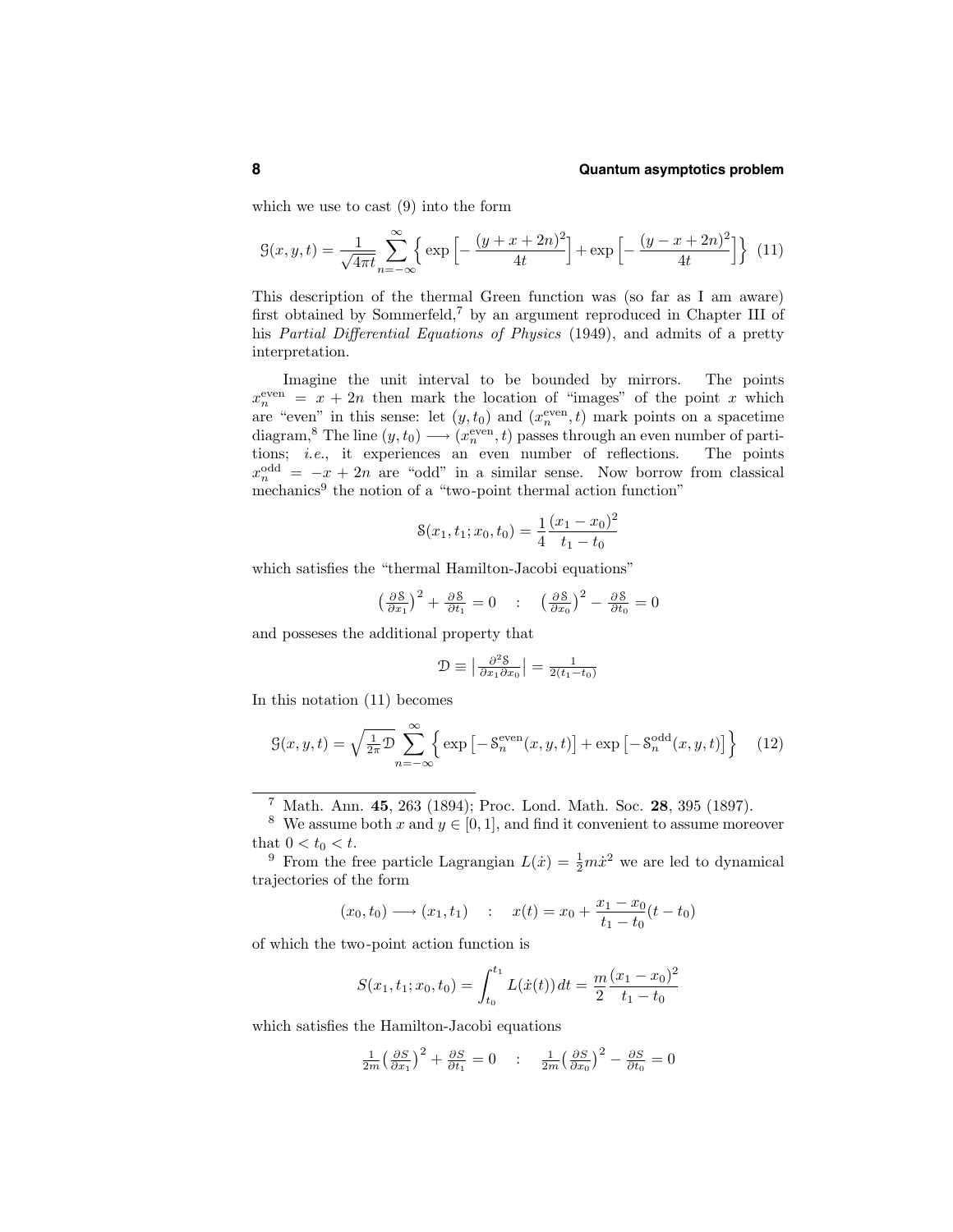# Figure 1 goes here

Figure 1: Image points associated with Sommerfeld's construction of the thermal Green function for heat flow on a uniform rod of finite length. The same figure—differently interpreted—illustrates Feynman's construction of the quantum propagator for a particle confined to the interior of a box (infinite potential well).

where (setting  $t_0 = 0$ )

$$
S_n^{\text{even}}(x, y, t) = \mathcal{S}(2n + x, t; y, 0)
$$

$$
S_n^{\text{odd}}(x, y, t) = \mathcal{S}(2n - x, t; y, 0)
$$

and now  $\mathcal{D} = |\partial^2 \mathcal{S}/\partial x \partial y| = 1/2t$ . The sum in (12) might be notated

$$
\sum_{\text{images of } x}
$$

References to the "thermal method of images" (a terminology introduced by Sommerfeld) can be found on the web, and on pages 273-281 of Carslaw & Jaeger's classic Conduction of Heat in Solids  $(2<sup>nd</sup>$  edition 1959), but not in Widder's The Heat Equation (1975). Readers familiar with the Feynman's quantum mechanical sum-over-paths formalism might be tempted to write

$$
\sum_{\rm paths}
$$

But the theory of heat provides no conceptual basis on which to regard the line segment  $(x_0, t_0) \longrightarrow (x_1, t_1)$  as the "trajectory" of something, and in this respect differs markedly from classical mechanics, the source of the imagery that Feynman would have us believe underlies quantum mechanics.<sup>10</sup>

**Formal unification of the theory of heat and quantum mechanics.** The free particle Schrödinger equation

$$
\partial_{xx}\psi = -i(2m/\hbar)\cdot\partial_t\psi
$$

is formally (see again (3)) a diffusion equation with imaginarydiffusion constant.

<sup>10</sup> This formal development raises a too-seldom-asked question: On what grounds might one argue that Feynmans's imagery is more than a picturesque fiction?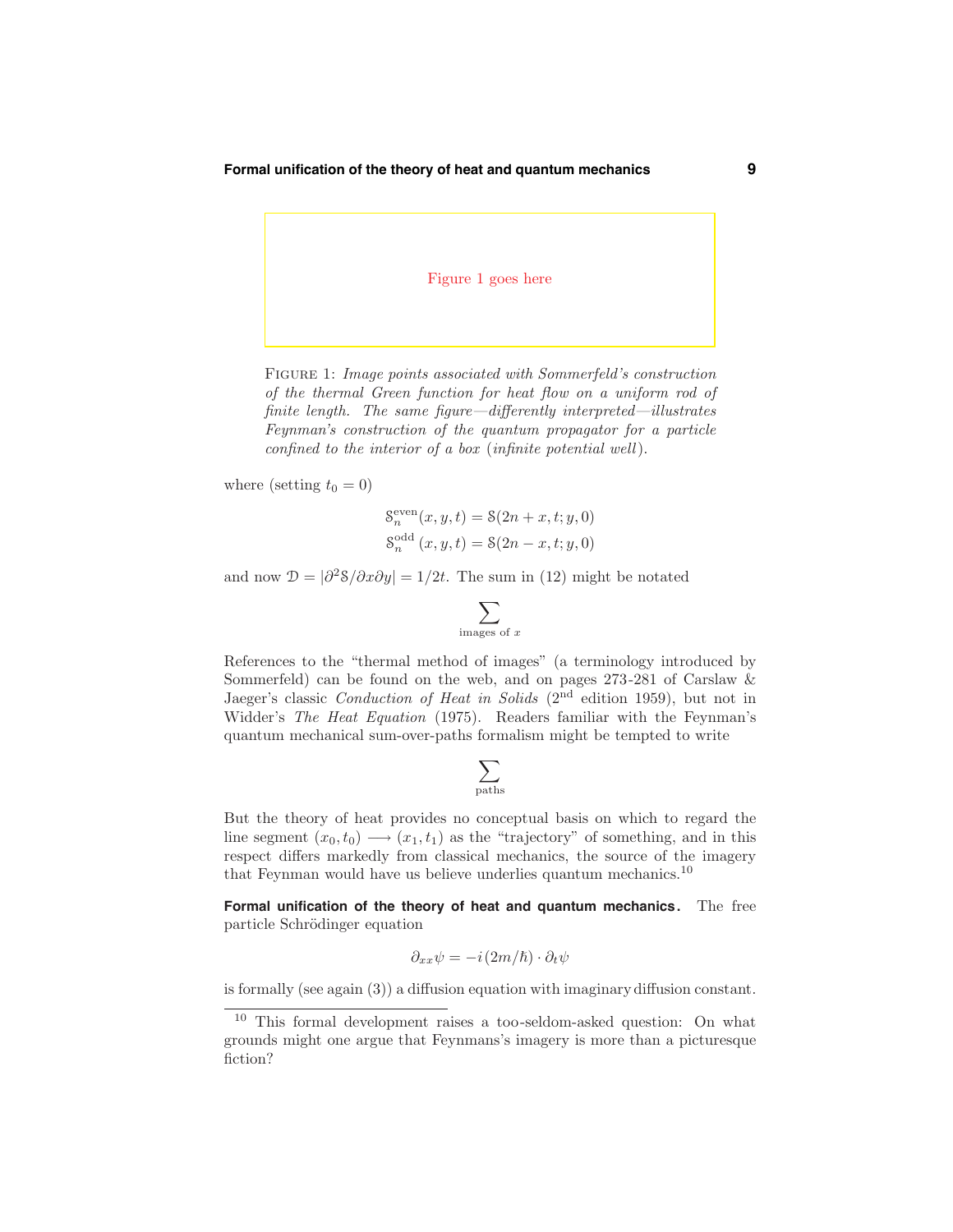Setting  $\hbar = 2m = 1$  (else absorbing the  $2m/\hbar$  into a rescaled time parameter), we look to the  $\alpha$ -parameterized class of theories that follow the equation

$$
e^{i\alpha}\partial_{xx}\psi = \partial_t\psi \qquad ; \qquad \begin{cases} \text{heat equation at } \alpha = 0 \text{ mod } 2\pi \\ \text{Schrödinger equation at } \alpha = \frac{1}{2}\pi \text{ mod } 2\pi \end{cases} \tag{13.1}
$$

which written

$$
\partial_x(-e^{i\alpha}\partial_x\psi) + \partial_t\psi = 0 \tag{13.2}
$$

assumes the form of a continuity equation with

$$
\psi = \text{complex density}
$$

$$
-e^{i\alpha}\partial_x\psi = \text{complex flux}
$$

To achieve conservation of  $Q = \int_0^1 \psi \, dx$  we require that the flux vanish at the boundaries of the unit box  $(\partial_x \psi = 0$  at  $x = 0$  and  $x = 1)$ , and are led back again to the functions  $\phi_n(x) : n = 0, 1, 2, \ldots$  defined at (5). By temporal evolution those functions become

$$
\phi_n(x,t) = \exp\left\{e^{i\alpha}\partial_{xx}\right\}\phi_n(x) = e^{-e^{i\alpha}\pi^2n^2t}\phi_n(x) \tag{14}
$$

We have, in effect, simply complexified the time parameter: writing

$$
\mathcal{T} = e^{i\alpha}t = t\cos\alpha + it\sin\alpha
$$

we have

$$
\phi_n(x,t) = e^{-\pi^2 n^2} \phi_n(x)
$$

which is persistently real-valued only when  $\sin \alpha = 0$ ; *i.e.*, when (13) reduces to the forward/backward heat equation. The functions

$$
\psi(x,t) = \sum_{n=0}^{\infty} c_n \phi_n(x,t) \in \mathcal{H}^{\star}
$$
\n(15)

must be assumed therefore (except in the thermal case  $\sin \alpha = 0$ ) to be complexvalued.

Complex-valued densities and fluxes (currents) are notions to which however uncommon they may be—we can take no objection in principle, but they are in the present context not very interesting: working from (14) and (15) one is led in all cases to the globally conserved quantity

$$
Q = \int_0^1 \psi(x, t) dx = c_0
$$

It was, so far as I am aware, Born who first noticed that a continuity equation involving real-valued density and flux is implicit in the Schrödinger equation and its conjugate

$$
-i\partial_{xx}\psi + \partial_t\psi = 0
$$

$$
+i\partial_{xx}\bar{\psi} + \partial_t\bar{\psi} = 0
$$

Multiplying the former by  $\bar{\psi}$ , the latter by  $\psi$  and adding, we obtain

$$
\partial_x(i\{\psi\partial_x\bar{\psi}-\bar{\psi}\partial_x\psi\})+\partial_t(\bar{\psi}\psi)=0
$$

with (by Born's interpretation)

$$
\bar{\psi}\psi = \text{probability density}
$$
\n
$$
i\{\psi\partial_x\bar{\psi} - \bar{\psi}\partial_x\psi\} = \text{probability flux}
$$
\n(16)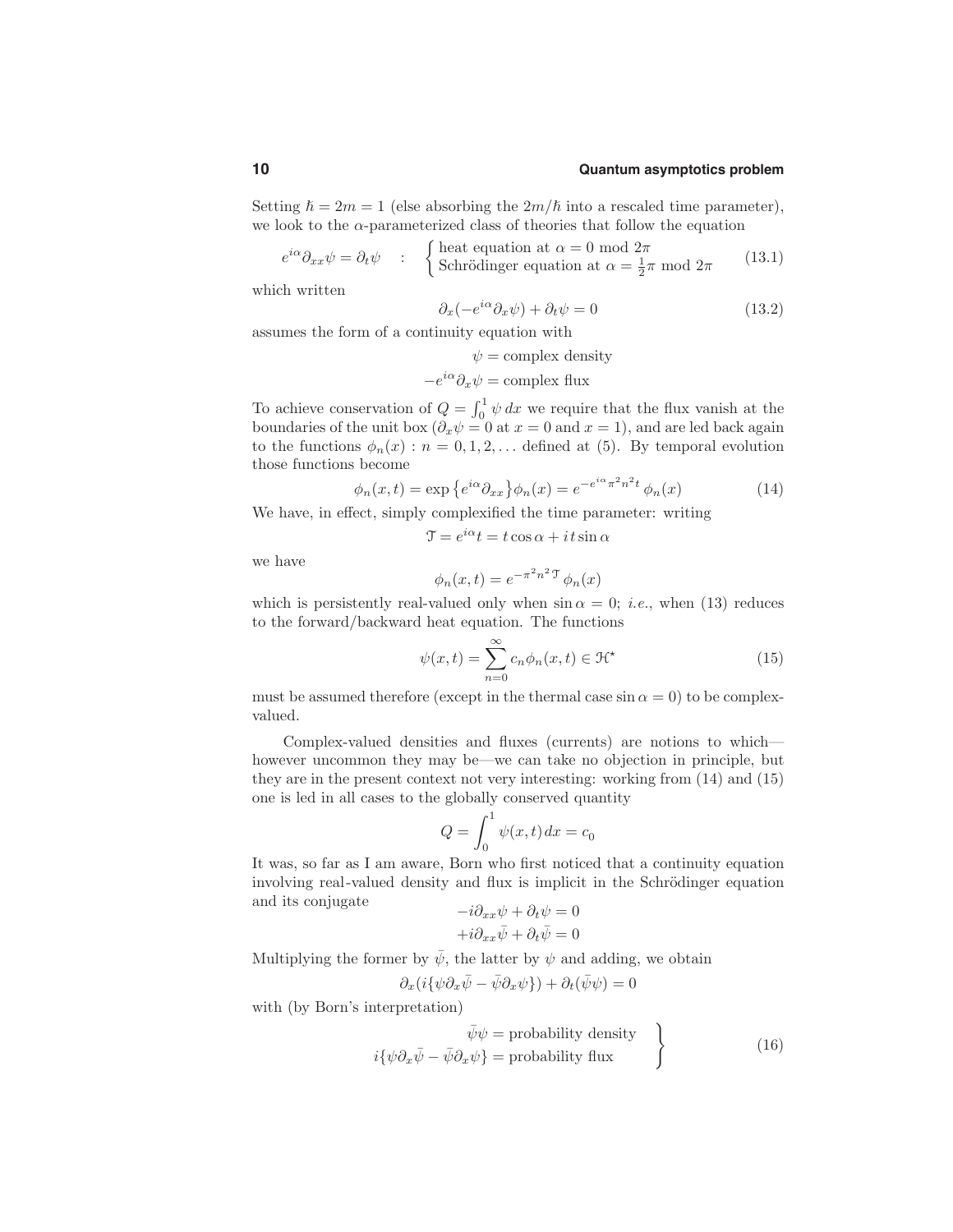#### **Standard quantum theory of a boxed particle 11**

Were we to proceed similarly from the generalized equation (13.2) we would obtain

$$
\partial_x \left\{ -e^{-i\alpha} \psi \, \partial_x \bar{\psi} - e^{i\alpha} \bar{\psi} \, \partial_x \psi \right\} + 2 \cos \alpha \cdot \partial_x \bar{\psi} \cdot \partial_x \psi + \partial_t (\bar{\psi} \psi) = 0
$$

which assumes the form of a continuity equation only in the case  $\cos \alpha = 0$ . In that case  $\alpha = \pm \frac{1}{2}\pi$  mod  $2\pi$  so  $e^{\pm i\alpha} = \pm i$  and we recover Born's familiar result, which is seen to be peculiar to the quantum instance of the unified formalism. Note particularly that, if we assign to  $\alpha$  its thermal value  $\alpha = 0 \mod 2\pi$  and take into account the fact that the thermal field  $u(x,t)$  is real-valued, the preceding equation becomes

$$
\partial_x(-2u\partial_x u) + 2(\partial_x u)^2 + \partial_t(u^2) = 0
$$

which does not possess the structure of a continuity equation, and which shows why the quadratic construction  $u^2$  does not acquire in thermal physics the importance that is assigned to  $\bar{\psi}\psi$  in quantum physics.

We look finally to the antihermiticity of  $e^{i\alpha}\partial_{xx}$ , which is required if the exponentiation of that operator is to be unitary. A double integration-by-parts supplies

$$
(a, e^{i\alpha}\partial_{xx}b) = e^{i\alpha}\left\{a \cdot \partial_x b\Big|_0^1 - \partial_x a \cdot b\Big|_0^1 + (\partial_{xx}a, b)\right\}
$$

The boundary terms vanish if  $a(x)$  and  $b(x)$  are both elements of either

- H, the space of functions that vanish at the boundary points, or
- $\mathcal{H}^*$ , the space of functions with derivatives that vanish at the boundaries

but we then have antihermiticity

$$
= (-e^{-i\alpha} \partial_{xx} a, b)
$$

if and only if  $e^{i\alpha} = -e^{-i\alpha}$ , which entails  $\alpha = \frac{1}{2}\pi$  and again serves to distinguish the quantum instance of the unified formalism. In all cases we have conservation of  $Q = \int_0^1 \psi \, dx = c_0$ , but only in quantum theory do we also have conservation of  $P = \int_0^1 \bar{\psi} \psi \, dx = 1.$ 

**Standard quantum theory of a boxed particle.** A mass m moves freely on the interval  $x \in [0, a]$ . The theory of this simplest of all quantum systems<sup>11</sup> proceeds from

$$
\partial_t \psi = i \frac{\hbar}{2m} \partial_{xx} \psi \tag{17.1}
$$

<sup>&</sup>lt;sup>11</sup> Which is, however, not too simple to have served by Born and Einstein as a context within which to debate issues that lie at the foundations of quantum theory (and, more particularly, that concern the relationship of quantum to classical mechanics). See M. Born, The Born-Einstein Letters (pages 205-228) for the text and commentary of letters exchanged among Born, Einstein and Pauli (November 1953-April 1954).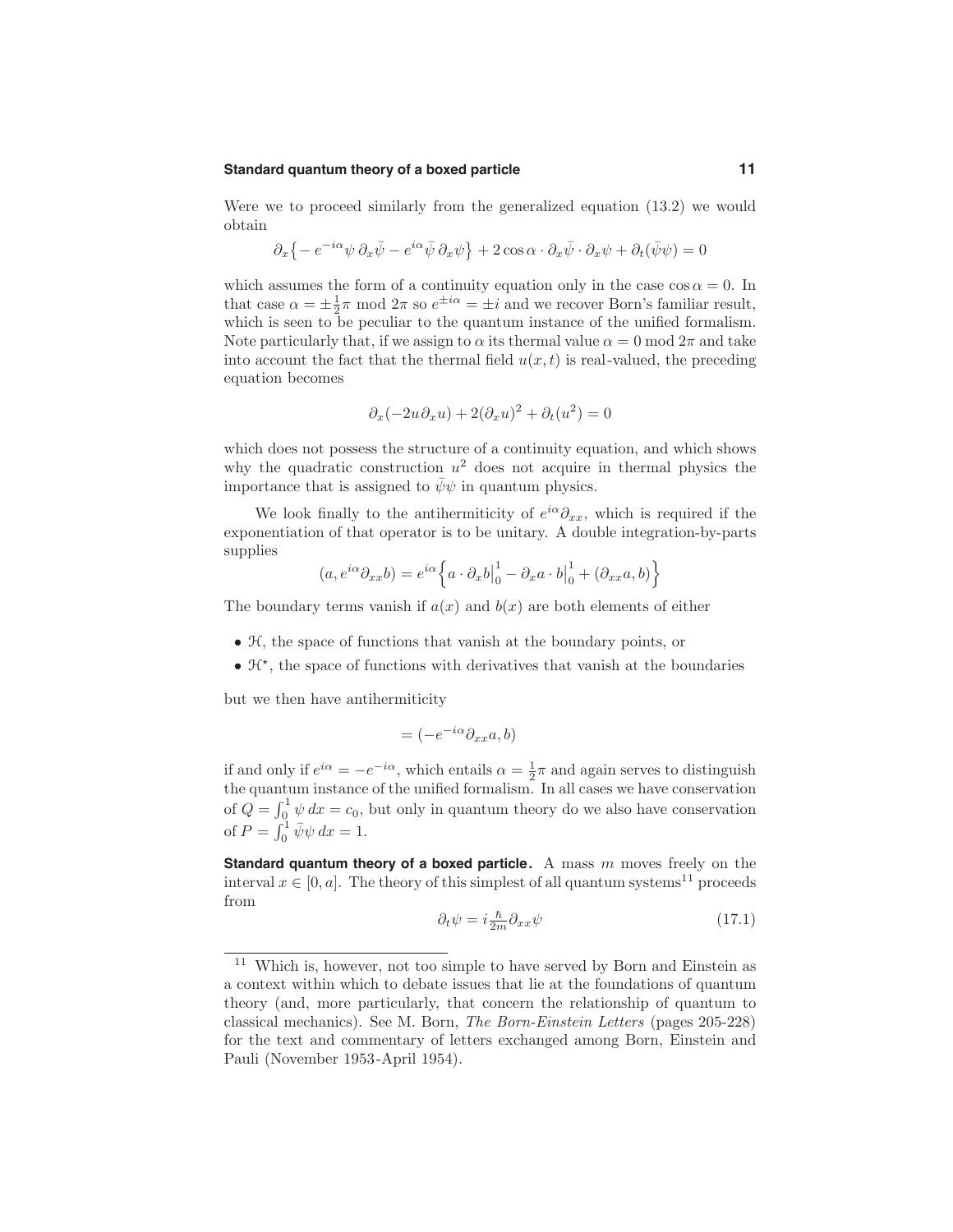with the specification of initial/boundary conditions, the latter of which in what I call the "standard theory" (the theory presented in textbooks<sup>12</sup>) is invariably taken to have the form  $\psi \in \mathcal{H}$ . The assumption that

$$
\psi(0, t) = \psi(a, t) = 0 \quad : \quad \text{all } t \tag{17.2}
$$

is standardly based upon a continuity argument, the underlying observation being that to avoid "sources/sinks of probability" the probability flux

$$
J(x,t)=i\{\psi\partial_x\bar{\psi}-\bar{\psi}\partial_x\psi\}
$$

must at all points and times be continuous. It is pointed out that for potential square wells of finite depth one can achieve continuity of  $J(x,t)$  by requiring that both  $\psi$  and  $\partial_x \psi$  be continuous at both boundaries of the well, but that as the well depth becomes infinite it becomes impossible to maintain that requirement, for it would force  $\psi(x)$  to vanish inside the well (because it vanishes outside). Looking to graphs of  $\psi(x)$  for wells of progressively increased depth (see Ballentine's Figure 4.2) one is led to read (17.2) as the natural limiting form of the statement

$$
\psi_{\text{inside}}(x) = \psi_{\text{outside}}(x) : x \text{ either boundary point}
$$

even though purchased at this cost:  $\partial_x \psi_{\text{inside}}(x) \neq \partial_x \psi_{\text{outside}}(x)$ . I will argue later that that reasoning is circular, that we confront a situation in which

the physics of the limit  $\neq$  the limit of the physics

But we agree to proceed at present with the standard boundary conditions(17.2).

Working as heretofore in the configuration representation, our problem, as standardly posed, is to describe the solutions  $\psi(x,t)$  of

$$
\mathsf{H}\psi = i\hbar \partial_t \psi \quad \text{with} \quad \psi(0,t) = \psi(a,t) = 0 \; : \; \text{all } t
$$

where  $\mathbf{H} = \frac{1}{2m} \mathbf{p}^2 = -\frac{\hbar^2}{2m} \partial_{xx}$  and  $\psi(x,0)$  is given. Separation of variables leads to normalized solutions of the form

$$
\psi_n(x,t) = \psi_n(x) \cdot e^{-i\omega_n t} \tag{18.1}
$$

where  $\omega_n = (\pi^2 \hbar/2ma^2) n^2$ :  $n = 1, 2, 3, ...$  and  $\psi_n(x) = \sqrt{2/a} \sin(n\pi x/a)$ . We agree at the outset to set  $\hbar = 2m = a = 1$ , so the Schrödinger equation reads

$$
\partial_{xx}\psi + i\partial_t\psi = 0
$$

<sup>&</sup>lt;sup>12</sup> See, for example, Griffiths<sup>3</sup>, pages 31 & 72; Mark Beck, Quantum Mechanics Theory & Experiment (2012), page 257; L. E. Ballentine, Quantum Mechanics (1990), §4.5.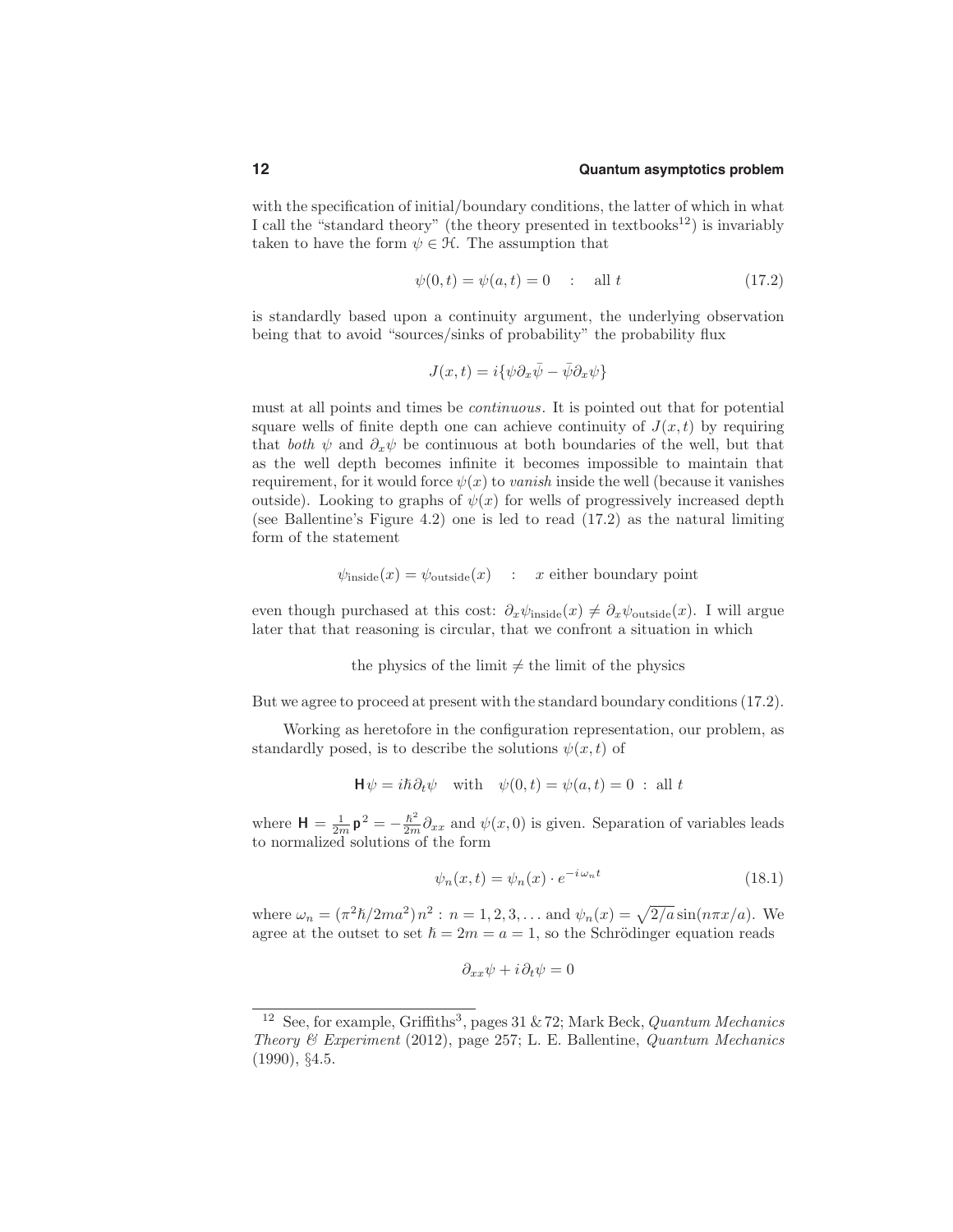# **Standard quantum theory of a boxed particle 13**

and the harmonically buzzing eigensolutions become (18 ) with

$$
\omega_n = \pi^2 n^2 \tag{18.2}
$$

$$
\psi_n(x) = \sqrt{2}\sin(n\pi x) \tag{18.3}
$$

The energy eigenfunctions (18.3) are orthonormal in the sense

$$
\int_0^1 \psi_m(x)\psi_n(x) dx = \delta_{mn}
$$

and are considered to span the space  $H$  of admissible wavepackets, which is to say: every such initial wavepacket  $\psi(x, 0)$  can be developed

$$
\psi(x,0) = \sum_{n=1}^{\infty} c_n \psi_n(x) \quad \text{with} \quad c_n = \int_0^1 \psi_n(y) \psi(y) \, dy \tag{19}
$$

and one has

$$
\int_0^1 |\psi(x)|^2 dx = 1 \quad \Longleftrightarrow \quad \sum_{n=1}^\infty |c_n|^2 = 1 \tag{20}
$$

All of which could have been taken from any introductory quantum text.

Bringing  $(18)$  to  $(19)$ , we have

$$
\psi(x,t) = \sum_{n=1}^{\infty} \psi_n(x,t) c_n \n= \sum_{n=1}^{\infty} \psi_n(x) e^{-i\pi^2 n^2 t} \int_0^1 \psi_n(y) \psi(y,0) dy \n= \int_0^1 G(x,y,t) \psi(y,0) dy
$$
\n(21)

where (compare (7.2))

$$
G(x, y, t) = \sum_{n=1}^{\infty} \psi_n(x) e^{-i\pi^2 n^2 t} \psi_n(y)
$$
 (22)

is the spectral representation of the relevant "quantum Green function" or "propagator."<sup>13</sup> Drawing upon  $(18.3)$ , we have

$$
G(x, y, t) = 2 \sum_{n=1}^{\infty} e^{-i \pi^2 n^2 t} \sin(\pi nx) \sin(\pi ny)
$$
  
= 
$$
\sum_{n=1}^{\infty} e^{-i \pi^2 n^2 t} {\cos[\pi n(x - y)] - \cos[\pi n(x + y)] }
$$

<sup>&</sup>lt;sup>13</sup> The construct  $G(x, y, 0) = \sum_{n} \psi_n(x) \psi_n(y) = \delta_{\text{boxed}}(x, y)$  serves to describe the "boxed delta function," which lives—in at least the familiar formal sense within  $H$ .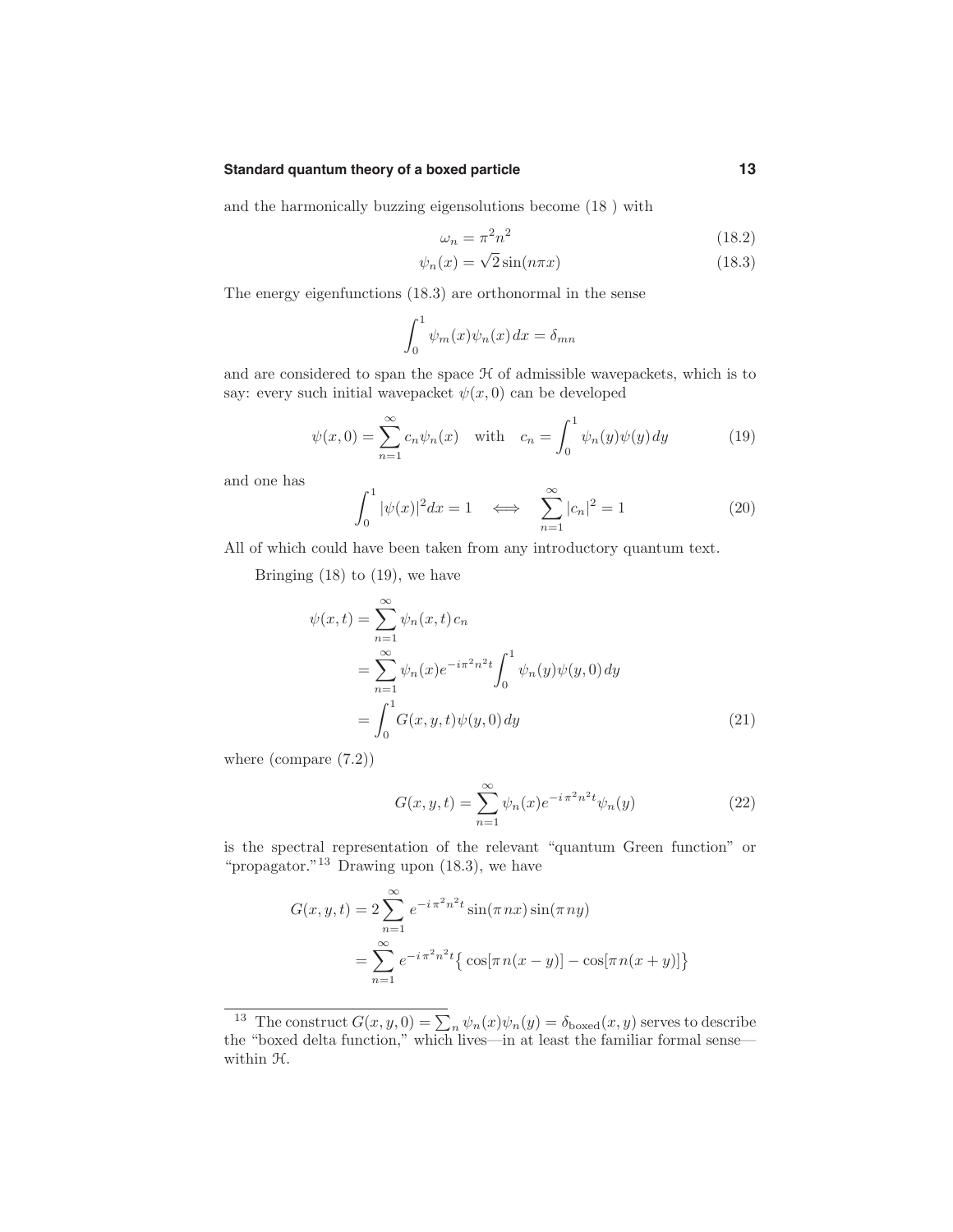Recalling the definition (8) of the Jacobi theta function  $\vartheta_3(v, \tau)$ , we have

$$
G(x, y, t) = \frac{1}{2}\vartheta_3 \left[\frac{x-y}{2}, -\pi t\right] - \frac{1}{2}\vartheta_3 \left[\frac{x+y}{2}, -\pi t\right]
$$

which by Jacobi's transformation (10) becomes

$$
G(x, y, t) = \frac{1}{\sqrt{4\pi i t}} \exp\left\{i\frac{(x-y)^2}{4t}\right\} \cdot \vartheta_3 \left[-\frac{x-y}{2\pi t}, \frac{1}{\pi t}\right]
$$

$$
-\frac{1}{\sqrt{4\pi i t}} \exp\left\{i\frac{(x+y)^2}{4t}\right\} \cdot \vartheta_3 \left[-\frac{x+y}{2\pi t}, \frac{1}{\pi t}\right]
$$

$$
=\frac{1}{\sqrt{4\pi i t}} \sum_{n=-\infty}^{\infty} \left\{ \exp\left[i\frac{(y-x+2n)^2}{4t}\right] - \exp\left[i\frac{(y+x+2n)^2}{4t}\right] \right\} \quad (23)
$$

As has already been remarked, $9$  the two-point action function associated with the classical trajectory  $(y, 0) \longrightarrow (x, t)$  reads  $S(x, y, t) = \frac{m}{2t}(x - y)^2$ , which when  $2m = 1$  becomes  $S(x, y, t) = \frac{1}{4t}(x - y)^2$ . For the classical trajectory that experiences an even/odd number of reflections while proceeding (in time t) from  $y \rightarrow x$ ; *i.e.*, that—in the sense of FIGURE 1—proceeds from y to an even/odd-ordered *image* of  $x$ , we have

$$
S_n^{\text{even}}(x, y, t) = \frac{1}{4t}(y - x + 2n)^2
$$
  

$$
S_n^{\text{odd}}(x, y, t) = \frac{1}{4t}(y + x + 2n)^2
$$

and  $(23)$  becomes<sup>14</sup>

$$
G(x, y, t) = \sqrt{\frac{m}{i\hbar t}} \Bigg\{ \sum_{n=-\infty}^{\infty} \exp\left\{\frac{i}{\hbar} S_n^{\text{even}}(x, y, t)\right\} - \sum_{n=-\infty}^{\infty} \exp\left\{\frac{i}{\hbar} S_n^{\text{odd}}(x, y, t)\right\} \Bigg\}
$$

Comparing (23) with (11), we see that the transition from the thermal problem to its (standardly interpreted) quantum counterpart entails  $t \rightarrow it$  and a sign reversal. The source of the latter is elementary—compare

$$
2\cos a \cos b = \cos(a - b) + \cos(a - b)
$$
  

$$
2\sin a \sin b = \cos(a - b) - \cos(a - b)
$$

—but admits of an interesting physical interpretation, as will emerge near the end of the next section.

**Nonstandard quantum theory of a boxed particle.** Unarguably, probability flux  $J(x,t)$  must be continuous at the boundaries of a potential well of finite depth, but the argument that formerly led us from that fact to the assertion that

<sup>14</sup> Notice in this connection that 
$$
\frac{m}{iht} = \frac{i}{2\pi\hbar} \frac{\partial^2 S}{\partial x \partial y}
$$
 becomes  $\frac{1}{4\pi i t}$  when  $\hbar = 2m = 1$ .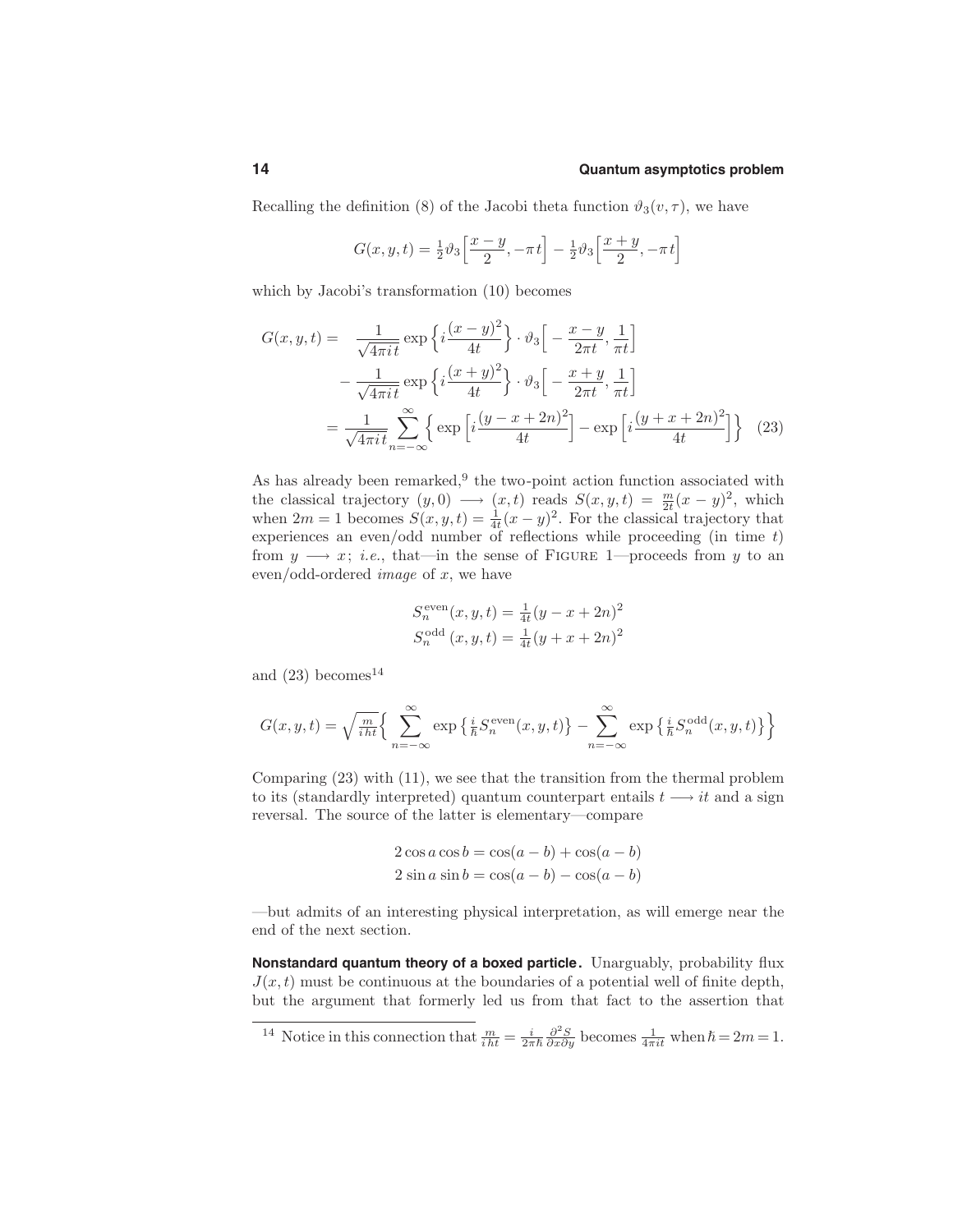#### **Nonstandard quantum theory of a boxed particle 15**

necessarily

$$
\psi_{\text{inside}}(x) = \psi_{\text{outside}}(x) : x \text{ either boundary point}
$$

loses its force when the well depth becomes infinite, because (I assert) exterior physics becomes then detached from/irrelevant to interior physics. All one can require in the limiting case is that

 $J(x,t) = 0$  at both boundary points (all t)

which can be achieved in several alternative ways:

*i*) 
$$
\psi(0, t) = \psi(a, t) = 0
$$
  
\n*ii*)  $\psi_x(0, t) = \psi_x(a, t) = 0$   
\n*iii*)  $\psi(0, t) = \psi_x(a, t) = 0$   
\n*iv*)  $\psi_x(0, t) = \psi(a, t) = 0$ 

The first option is standard, while the second gives rise to what I call the "nonstandard quantum theory of a boxed particle" (sketched below); the final pair of options will be dismissed because, though possible in one dimension,<sup>15</sup> they do not pertain in a natural way to the quantum mechanics of a particle constrained to move freely within a higher-dimensional enclosure of arbitrary (non-rectangular) shape.<sup>16</sup> In the nonstandard theory the spectrum of the Hamiltonian  $H = -\partial_{xx}$  is unchanged but for the addition of a lowered ground state:

$$
\{\omega_n = \pi^2 n^2 : n = 1, 2, \ldots\} \longrightarrow \{\omega_n = \pi^2 n^2 : n = 0, 1, 2, \ldots\}
$$

Wavepackets  $\phi(x,t)$  live now not in  $\mathcal H$  but in  $\mathcal H^*$ , which is spanned by the orthonormal eigenbasis  $\{\phi_n(x): n = 0, 1, 2, \ldots\}$  that was defined at (5). When set abuzz those become

$$
\phi_n(x,t) = \phi_n(x)e^{-i\pi^2 n^2 t}
$$

and for arbitrary normalized wavepackets  $\phi(x,t)$  we have (compare (19) and (20))

$$
\phi(x,t) = \sum_{n=0}^{\infty} c_n^* \phi_n(x,t) \quad \text{with} \quad c_n^* = \int_0^1 \phi_n(y)\phi(y,0) \, dy \tag{24}
$$

$$
\int_0^1 |\phi(x,t)|^2 dx = 1 \quad \Longleftrightarrow \quad \sum_{n=1}^\infty |c_n^{\star}|^2 = 1 \tag{25}
$$

<sup>15</sup> Think of the vibration of a string with one clamped end. For a relevant animation, see the "Miscellaneous Essays & Notebooks" file within the "Classical Mechanics" file on my website. The movie was created to illustrate a purported solution of the "Feynman spaghetti problem," the subject of Oren Elrad's Reed College thesis (2006).

<sup>16</sup> Think, however of the vibration of a partially clamped membrane.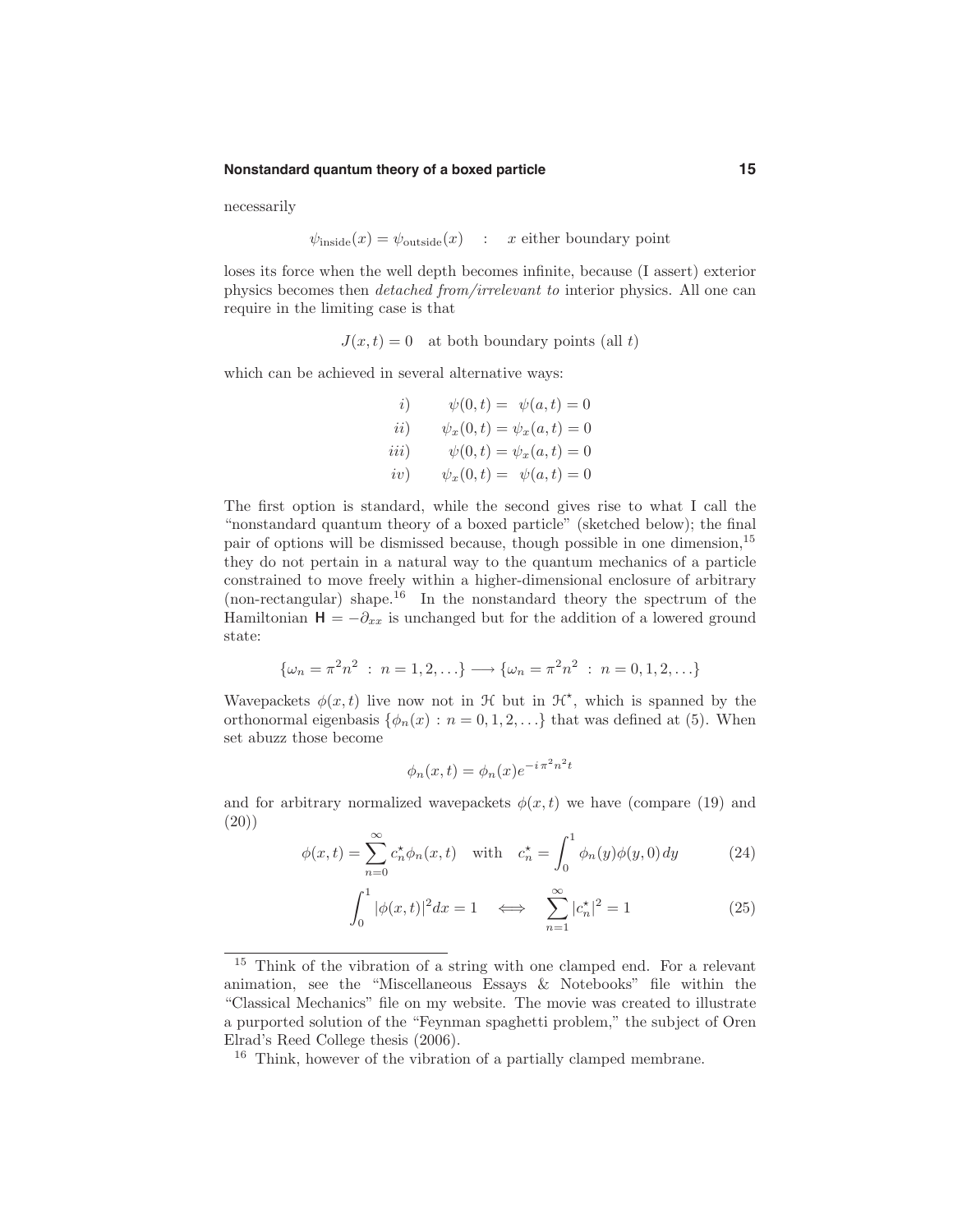In the nonstandard theory the propagator (by arguments that need not be repeated) becomes

$$
G^*(x, y, t) = \sum_{n=0}^{\infty} \phi_n(x) e^{-i\pi^2 n^2 t} \phi_n(y)
$$
\n(26)

$$
=\frac{1}{\sqrt{4\pi i t}}\sum_{n=-\infty}^{\infty} \left\{ \exp\left[i\frac{(y-x+2n)^2}{4t}\right] + \exp\left[i\frac{(y+x+2n)^2}{4t}\right] \right\} (27)
$$

$$
= \sqrt{\frac{m}{i\hbar t}} \Bigg\{ \sum_{n=-\infty}^{\infty} \exp \Big\{ \frac{i}{\hbar} S_n^{\text{even}}(x, y, t) \Big\} + \sum_{n=-\infty}^{\infty} \exp \Big\{ \frac{i}{\hbar} S_n^{\text{odd}}(x, y, t) \Big\} \Bigg\}
$$

of which the former differs from its thermal counterpart (7.2) by  $t \rightarrow it$ , and the latter from its standard quantum counterpart (23) by a sign reversal.

The fact that the  $\mathfrak{H} \longleftrightarrow \mathfrak{H}^*$  entails a sign reversal if can be understood if we posit that at reflection points the classical action does/doesn't acquire an additive term according as the boundary is "clamped" ( $\psi$  vanishes) or "unclamped"  $(\partial_x \psi \text{ vanishes})$ :

$$
S \xrightarrow{\text{reflection from a clamped boundary}} S + \frac{1}{2}h
$$
  

$$
S \xrightarrow{\text{reflection from a unclamped boundary}} S
$$

Such a principle would render Feynman's formulation of quantum mechanics consonant with the reflection of waves from the clamped/unclamped end of a string<sup>15</sup> and with the reflection of light when it encounters a region where the index of refraction abruptly increases/decreases.<sup>17</sup> And it would permit one to construct a unified description

$$
G(x, y, t) = \sqrt{\frac{m}{i\hbar t}} \sum_{\text{paths}} e^{\frac{i}{\hbar}S[\text{path: } (y, 0) \to (x, t)]}
$$
\n(28)

of the propagator.<sup>18</sup>

**Interlude: Parabolic wavepackets and the "frailty of hermiticity".** In some earlier work<sup>19</sup> I was motivated to look to the normalized wavepacket

$$
\Psi(x) = \sqrt{30}x(1-x) \tag{29}
$$

<sup>&</sup>lt;sup>17</sup> It becomes in this light plausible that one might use a beam of particles to construct a quantum analog of "Newton's rings," an experimental arrangement for which several useful applications come to mind.

<sup>&</sup>lt;sup>18</sup> Feynman would have us sum over all conceivable paths  $(y, 0) \longrightarrow (x, t)$ , but the sum in (28) ranges only over the classical paths that proceed reflectively from  $(y, 0)$  to  $(x, t)$ ; *i.e.*, from y to one or another of the images of x. That the conceivable but classically unrealized paths make no net contribution can be attributed to the circumstance that the free Hamiltonian falls within the class of Hamiltonian operators that depend at most quadratically upon x and p.

<sup>19</sup> "Momentum operators for particle-in-a-box problems," February 2010.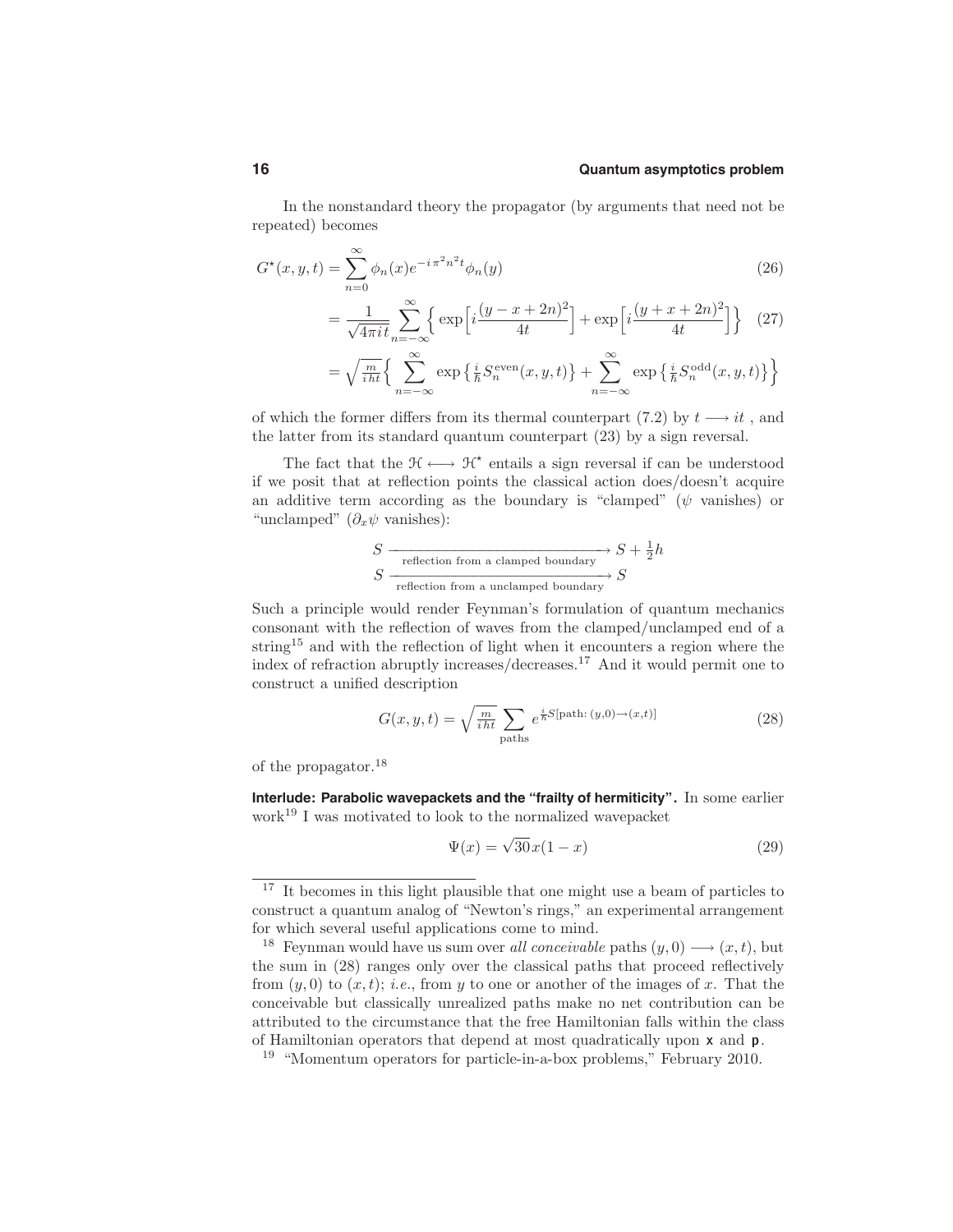#### **Interlude: Parabolic wavepackets and the "frailty of hermiticity" 17**

which clearly vanishes at the boundaries of the unit interval, and appears on its face to be an unexceptionable element of H. It leads, however, to paradox. From  $H = -\partial_{xx}$  we obtain

$$
\langle \mathbf{H} \rangle = 2\sqrt{30}
$$
  
 $\langle \mathbf{H}^2 \rangle = 0$ 

giving 
$$
\Delta E = \sqrt{\langle H^2 \rangle - \langle H \rangle^2} = i\sqrt{120}
$$

which is nonsense. Moreover,

$$
\Psi(x,t) = e^{-iHt} = \Psi(x) - i2\sqrt{30}t = \sqrt{30}\left\{x(1-x) - i2t\right\}
$$

$$
\Downarrow
$$

$$
|\Psi(x,t)|^2 = 30x^2 - 60x^3 + 30x^4 + 120t^2
$$

$$
\Downarrow
$$

$$
\int_0^1 |\Psi(x,t)|^2 dx = 1 + 120t^2
$$

so the evolution  $\Psi(x,0) \longrightarrow \Psi(x,t)$  is not unitary. These facts become still more surprising when (see Figure 2 ) it is realized that the parabolic wavepacket so closely resembles (see FIGURE 2) the ground state  $\psi_1(x) \in \mathcal{H}$ ,



FIGURE 2: Superimposed graphs of the parabolic wavepacket  $\Psi(x)$ (red) and the ground state  $\psi_1(x)$  (blue).

which displays no such anomalies:  $\{(\psi_1|\mathbf{H}|\psi_1)=\pi^2, (\psi_1|\mathbf{H}^2|\psi_1)=\pi^4\} \Rightarrow \Delta E=0$ while  $\psi_1(x,0) \longrightarrow \psi_1(x,t) = e^{-i\pi^2 t}$  is manifestly unitary.<sup>20</sup> When, on separate occasions, I mentioned my "parabolic state problem" to David Griffiths and Darrell Schroeter who—promptly and identically—responded "Something must have compromised hermiticity," and David loaned me his copy of a brilliant

<sup>&</sup>lt;sup>20</sup> In those respects,  $\psi_1(x)$  exhibits properties universally expected of all eigenstates.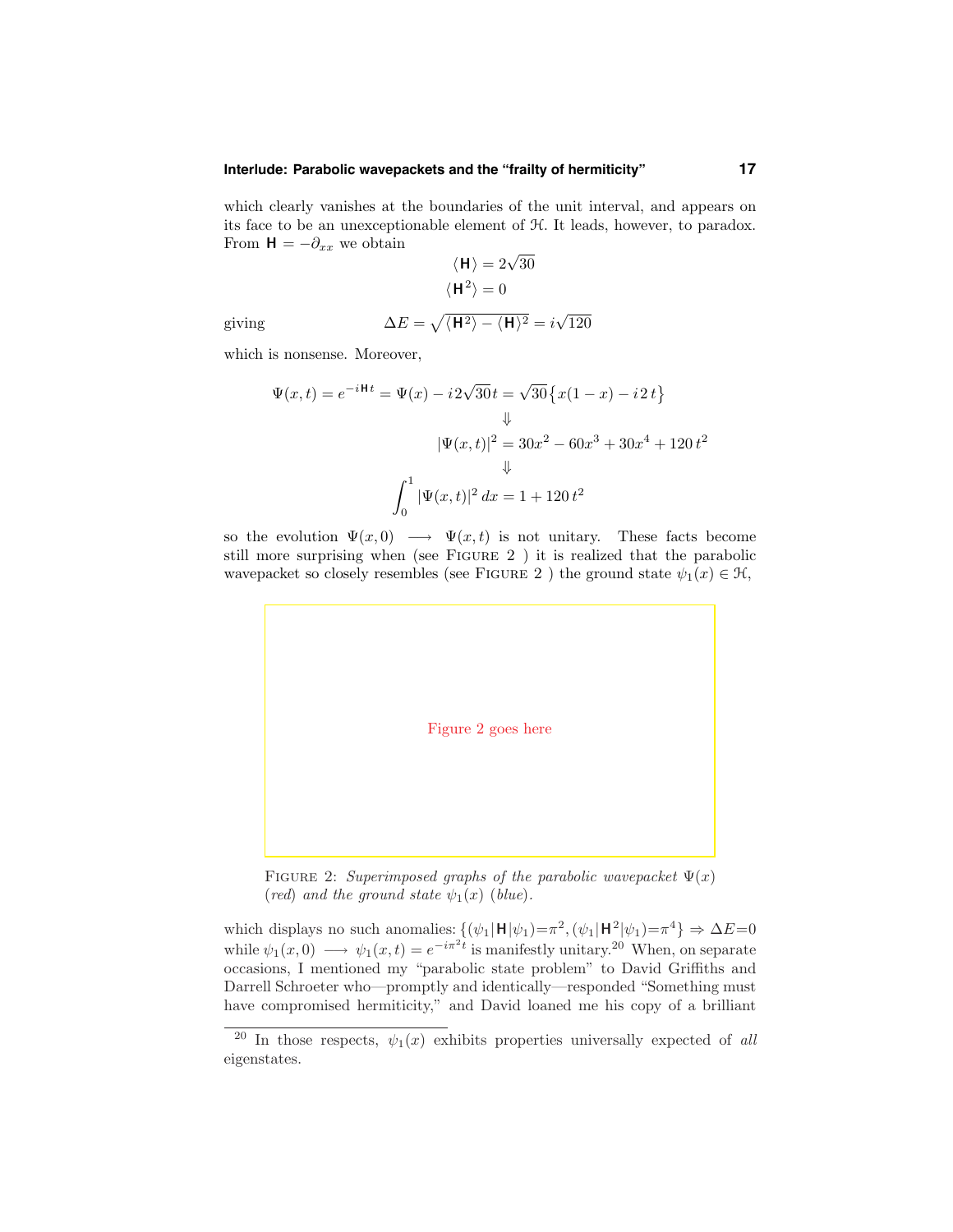undergraduate thesis by one Sarang Gopallakrishnan.<sup>21</sup> I was interested to discover that, in a section entitled "The frailty of hermiticity," Gopallakrishnan treats precisely the "parabolic state problem" and—following Bonneau et al attributes its anomalous features to the fact that, while  $\Psi(x) \in \mathcal{H}$ ,

$$
b(x) \equiv (-\partial_{xx})\Psi(x) = 2\sqrt{30} \in \mathcal{H}^{\star} \quad (not \ \mathcal{H})
$$

which, as we saw on page 11 (set  $\alpha = \pi$  and assume  $a(x) \in \mathcal{H}$ ), gives

$$
(a, -\partial_{xx}b) = 0 + \partial_x a \cdot b\Big|_0^1 + (-\partial_{xx}a, b) \neq (-\partial_{xx}a, b)
$$

and thus serves to compromise hermiticity.

All problems evaporate when one displays the parabolic wavepacket as a linear combination of basis functions in H. In the energy eigenbasis  $\{\psi_n(x)\}\$ one has

$$
\Psi(x) \longmapsto \tilde{\Psi}(x) = \sum_{n=1}^{\infty} c_n \psi_n(x)
$$

where Mathematica supplies<sup>22</sup>

$$
c_n = \begin{cases} 0 & \text{: } n \text{ even} \\ \frac{8\sqrt{15}}{n^3 \pi^3} & \text{: } n \text{ odd} \end{cases} \tag{30}
$$

and confirms that

$$
\sum_{n=1}^{\infty} |c_n|^2 = \left(\frac{8\sqrt{15}}{\pi^3}\right)^2 \sum_{k=0}^{\infty} \frac{1}{(2k+1)^6} = 1
$$

The expected values of  $H$  and  $H^2$  now become

$$
\langle \mathbf{H} \rangle = \sum_{n=1}^{\infty} |c_n|^2 \omega_n = \left(\frac{8\sqrt{15}}{\pi^3}\right)^2 \sum_{k=0}^{\infty} \frac{\pi^2}{(2k+1)^4} = 10
$$
 (31.1)

$$
\langle \mathbf{H}^2 \rangle = \sum_{n=1}^{\infty} |c_n|^2 \omega_n^2 = \left(\frac{8\sqrt{15}}{\pi^3}\right)^2 \sum_{k=0}^{\infty} \frac{\pi^4}{(2k+1)^2} = 120 \tag{31.2}
$$

$$
\Psi(x) = 0.999277\psi_1(x) + 0.037010\psi_3(x) + 0.007994\psi_5(x) + \cdots
$$

which accounts for the close agreement of the curves shown in FIGURE 2.

<sup>21</sup> "Self-adjointness and the renormalization of singular potentials," Amherst College (2006). Gopallakrishnan attributes the example to G. Bonneau, J. Faraut & G. Valent, "Self-adjoint extensions of operators and the teaching of quantum mechanics," AJP 68, 322 (2001), where in §2 ("The infinite potential well: paradoxes") it in fact plays a central role.

<sup>&</sup>lt;sup>22</sup> Griffiths<sup>3</sup> considers the parabolic wavepacket in this **Examples 2.2/3**. He supplies computational details, but does not mention the respects in which such wavepackets are problematic. Notice that  $c_n \sim n^{-3}$ , so one need not keep many terms in the  $\sum_n$  to obtain quite good approximate results. From (30) we obtain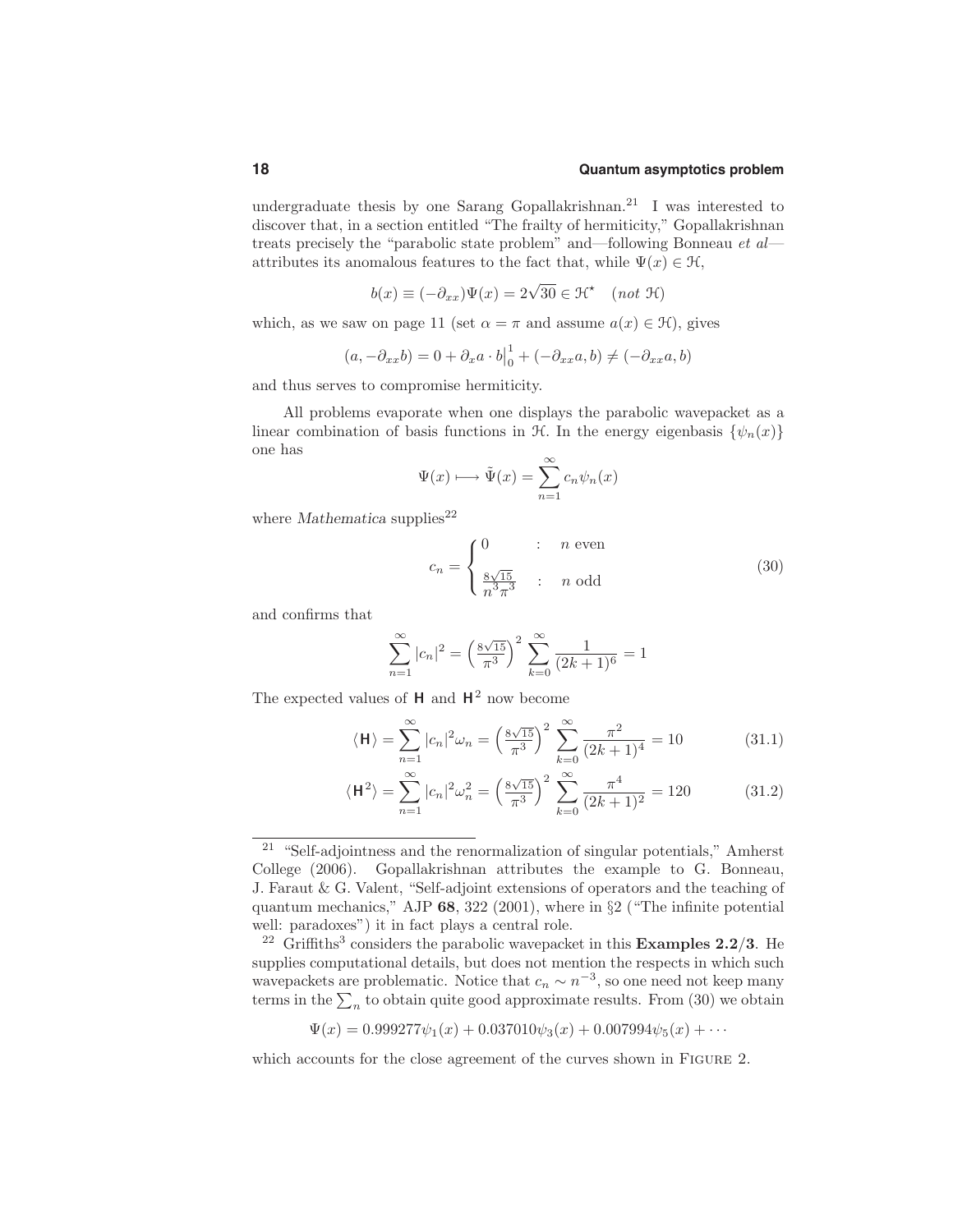#### **Interlude: Parabolic wavepackets and the "frailty of hermiticity" 19**

which give  $\Delta E = \sqrt{20}$ , where formerly we had  $\Delta E = i\sqrt{120}$ : the anomaly has been healed.

The source of the parabolic anomaly was seen to lie in the circumstance that  $(-\partial_{xx})\Psi(x) = 2\sqrt{30}$  is a constant; *i.e.*, that

$$
U(x) \equiv \frac{1}{2\sqrt{30}}(-\partial_{xx})\Psi(x) = \text{unit function}
$$

We are led to look therefore to the function

$$
\tilde{U}(x) \equiv \frac{1}{2\sqrt{30}}(-\partial_{xx})\tilde{\Psi}(x) = \frac{2\sqrt{2}}{\pi} \sum_{k=0}^{\infty} \frac{1}{2k+1} \psi_{2k+1}(x)
$$

$$
= \frac{4}{\pi} \sum_{k=0}^{\infty} \frac{1}{2k+1} \sin[\pi(2k+1)x] \tag{32}
$$

which is plotted in the following figure:



FIGURE 2: Superimposed graphs of the unit function (red) and its representation in H. Because the coefficients in (32) fall off only as  $(2k+1)^{-1}$  one must go to relatively high order to obtain reliable approximations; in the figure truncation was at  $k = 30$ .

From

$$
\int_0^1 1 \cdot \psi_n(x) dx = \frac{2\sqrt{2}}{\pi} \{1, 0, \frac{1}{3}, 0, \frac{1}{5}, 0, \frac{1}{7}, 0, \ldots\}
$$

we see that the coefficients in (32) are precisely those that appear in the Fourier sine-series development of the unit function; *i.e.*, when the unit function is construed to be an element of H.

While all derivatives of the unit function  $U(x)$  vanish, the same cannot be said of  $\tilde{U}(x)$ . Looking to

$$
\tilde{U}_p(x) \equiv (-\partial_{xx})^p \tilde{U}(x) = 2\sqrt{2}\pi^{2p-1} \sum_{k=0}^{\infty} (2k+1)^{2p-1} \psi_{2k+1}(x) \tag{33}
$$

(which follows from (32), and gives back (32) at  $p = 0$ ), we observe that all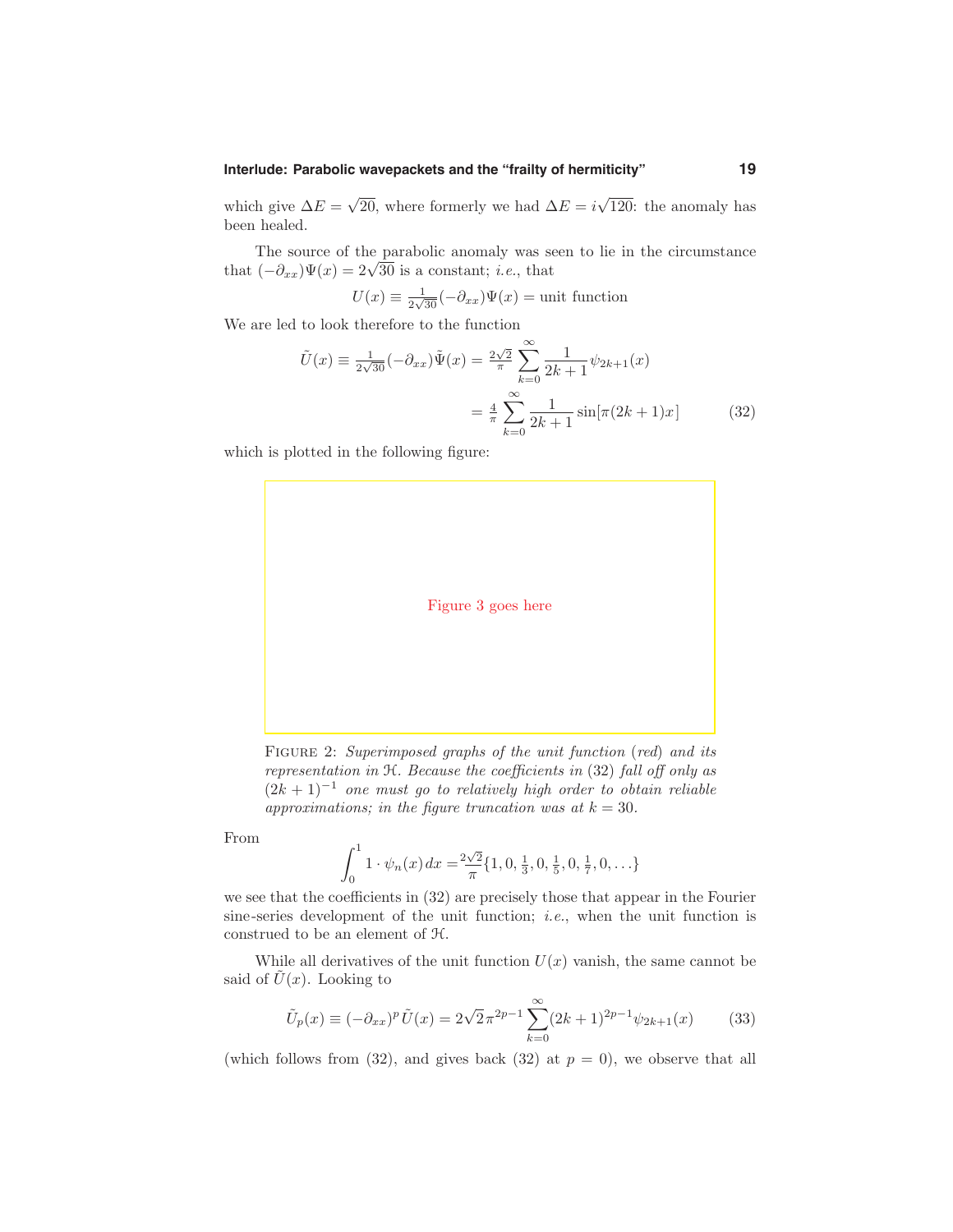such functions vanish at the boundaries of the unit interval (as is required of the elements of  $H$ ), but that the coefficients

$$
u_{2k+1,p} = 2\sqrt{2}\pi^{2p-1}(2k+1)^{2p-1}
$$

diverge if  $p \geq 1$  and their sum diverges even at  $p = 0$ . More to the point, we find

$$
\sum_{k=0}^{\infty} |u_{2k+1,p}|^2 = \begin{cases} 1 & \text{if } p = 0\\ \infty & \text{if } p = 1, 2, 3, \dots \end{cases}
$$

The functions  $\tilde{U}_p(x)$  are, for  $p \geq 1$ , not square integrable so—compliance with the boundary conditions  $\tilde{U}_p(0) = \tilde{U}_p(1) = 0$  notwithstanding—cannot be elements of  $\mathcal{H}$ . When truncated versions of  $\tilde{U}_{p=1}(x)$  are plotted they are found to exhibit very pronounced Gibbs phenomena, and to oscillate about zero with frequencies and amplitudes that grow as the truncation point is pushed farther out, and those effects are amplified when  $p$  is made larger. The form of such figures suggests that the *averaged* value of  $U_p(x)$  might be zero, but from

$$
\int_0^1 \sin[\pi(2k+1)x] dx = \frac{2}{\pi(2k+1)}
$$

we obtain

$$
\int_0^1 \tilde{U}_p(x) dx = 8\pi^{2p-2} \sum_{k=0}^\infty (2k+1)^{2p-2} = \begin{cases} 1 & ; p = 0 \\ \infty & ; p = 1, 2, 3, \dots \end{cases}
$$

We will have occasion to revisit these disturbing facts.

So much for the results that follow when the parabolic wavepacket  $\Psi(x)$  is developed in the  $\psi_n(x)$ -basis, and construed to be an element of  $\mathcal{H}$ . I turn now discussion of the results that follow when—alternatively— $\Psi(x)$  is developed in the  $\phi_n(x)$ -basis, and construed to be an element of  $\mathcal{H}^{\star}$ . We proceed from

$$
\Psi(x) \longmapsto \tilde{\Psi}^{\star}(x) = \sum_{n=1}^{\infty} c_n^{\star} \phi_n(x)
$$

where *Mathematica* supplies

$$
c_n^\star = \int_0^1 \! \Psi(x) \phi_n(x) \, dx = \begin{cases} \sqrt{\frac{5}{6}} & : & n = 0 \\ 0 & : & n \text{ odd} \\ -\frac{4\sqrt{15}}{\pi^2 n^2} & : & n \text{ even} \end{cases}
$$

and confirms that

$$
\sum_{n=1}^{\infty} |c_n^{\star}|^2 = \frac{5}{6} + \left( -\frac{4\sqrt{15}}{\pi^2} \right)^2 \sum_{k=1}^{\infty} \frac{1}{(2k)^2} = 1
$$